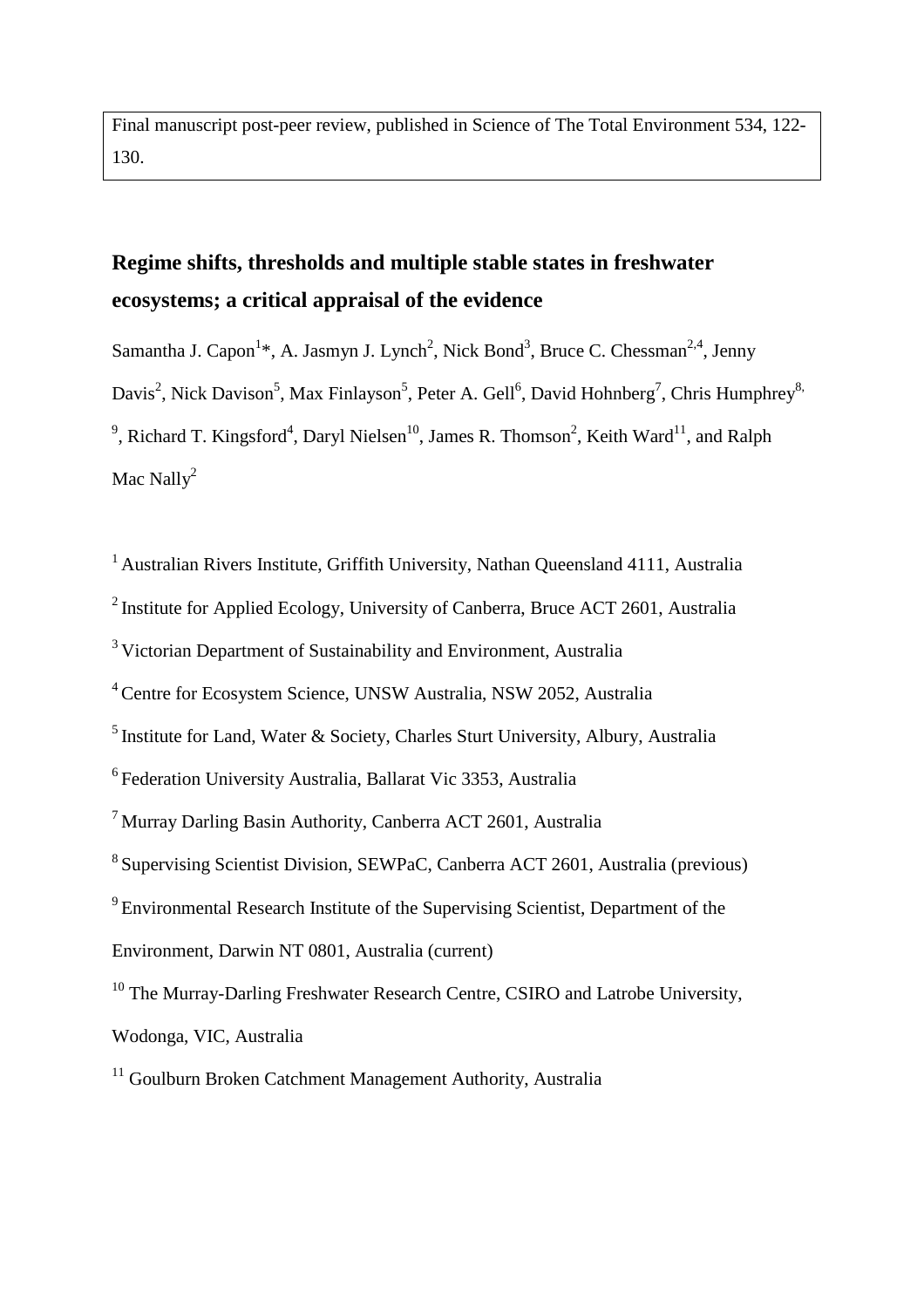**Corresponding author:** Samantha J. Capon, Email: s.capon@griffith.edu.au, Phone: +61 (0) 40 221 7899

**Keywords:** alternative stable states, catastrophic change, human pressures, phase shifts, change, sudden change, time series, thresholds

#### **Abstract**

The concepts of ecosystem regime shifts, thresholds and alternative or multiple stable states are used extensively in the ecological and environmental management literature. When applied to aquatic ecosystems, these terms are used inconsistently reflecting differing levels of supporting evidence among ecosystem types. Although many aquatic ecosystems around the world have become degraded, the magnitude and causes of changes, relative to the range of historical variability, are poorly known. A working group supported by the Australian Centre for Ecological Analysis and Synthesis (ACEAS) reviewed 135 papers on freshwater ecosystems to assess the evidence for pressure-induced non-linear changes in freshwater ecosystems; these papers used terms indicating sudden and non-linear change in their titles and key-words, and so was a positively biased sample. We scrutinized papers for study context and methods, ecosystem characteristics and focus, types of pressures and ecological responses considered, and the type of change reported (i.e. gradual, non-linear, hysteretic or irreversible change). There was little empirical evidence for regime shifts and changes between multiple or alternative stable states in these studies although some shifts between turbid phytoplankton-dominated states and clear-water, macrophyte-dominated states were reported in shallow lakes in temperate climates. We found limited understanding of the subtleties of the relevant theoretical concepts and encountered few mechanistic studies that investigated or identified cause-and-effect relationships between ecological responses and nominal pressures. Our results mirror those of reviews for estuarine, nearshore and marine aquatic ecosystems, demonstrating that although the concepts of regime shifts and alternative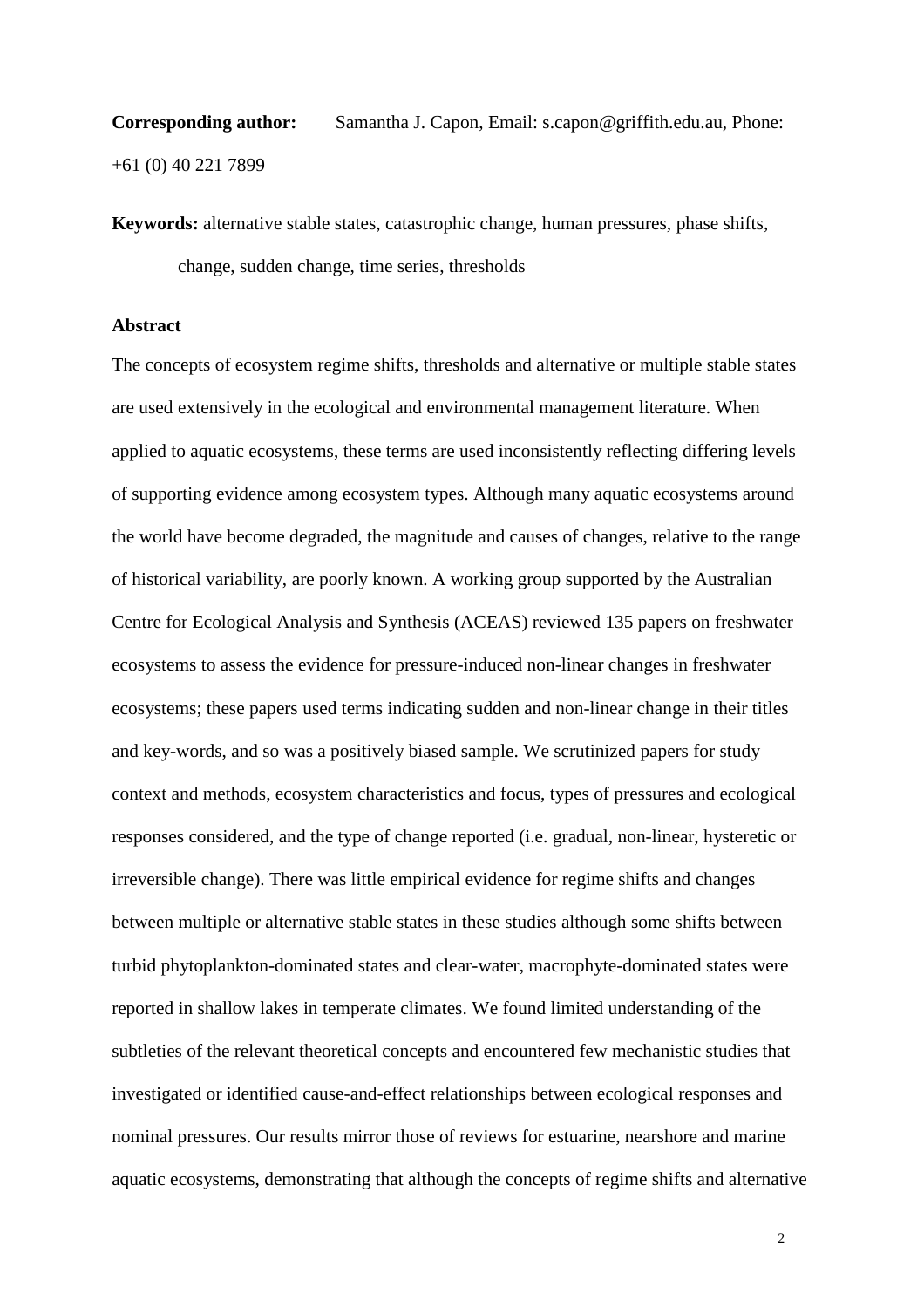stable states have become prominent in the scientific and management literature, their empirical underpinning is weak outside of a specific environmental setting. The application of these concepts in future research and management applications should include evidence on the mechanistic links between pressures and consequent ecological change. Explicit consideration should also be given to whether observed temporal dynamics represent variation along a continuum rather than categorically different states.

## **Highlights**

- Empirical evidence supporting regime shifts and multiple stable states in freshwater ecosystems was limited to studies of shallow temperate lakes that shift between macrophyte and phytoplankton dominance.
- Despite a diversification in the number and use of terms describing large, sudden ecological change (e.g. thresholds, regime shifts, alternative stable states), about 85% of publications assessed for freshwater ecosystems employing such terms lacked convincing supporting evidence or appropriate data.
- Few studies reported on parallel time series of ecosystem state and nominal pressures over sufficient periods to distinguish pressure-driven changes from natural variability. Reports of potential recovery of freshwater ecosystems were few; pressures were rarely alleviated so the 'stability' of alternative states could not be assessed.
- Inconsistent nomenclature and vague links with theory may lead to the inappropriate application of the concepts of regime shifts and multiple stable states in ecosystem management, particularly when changes are not stable,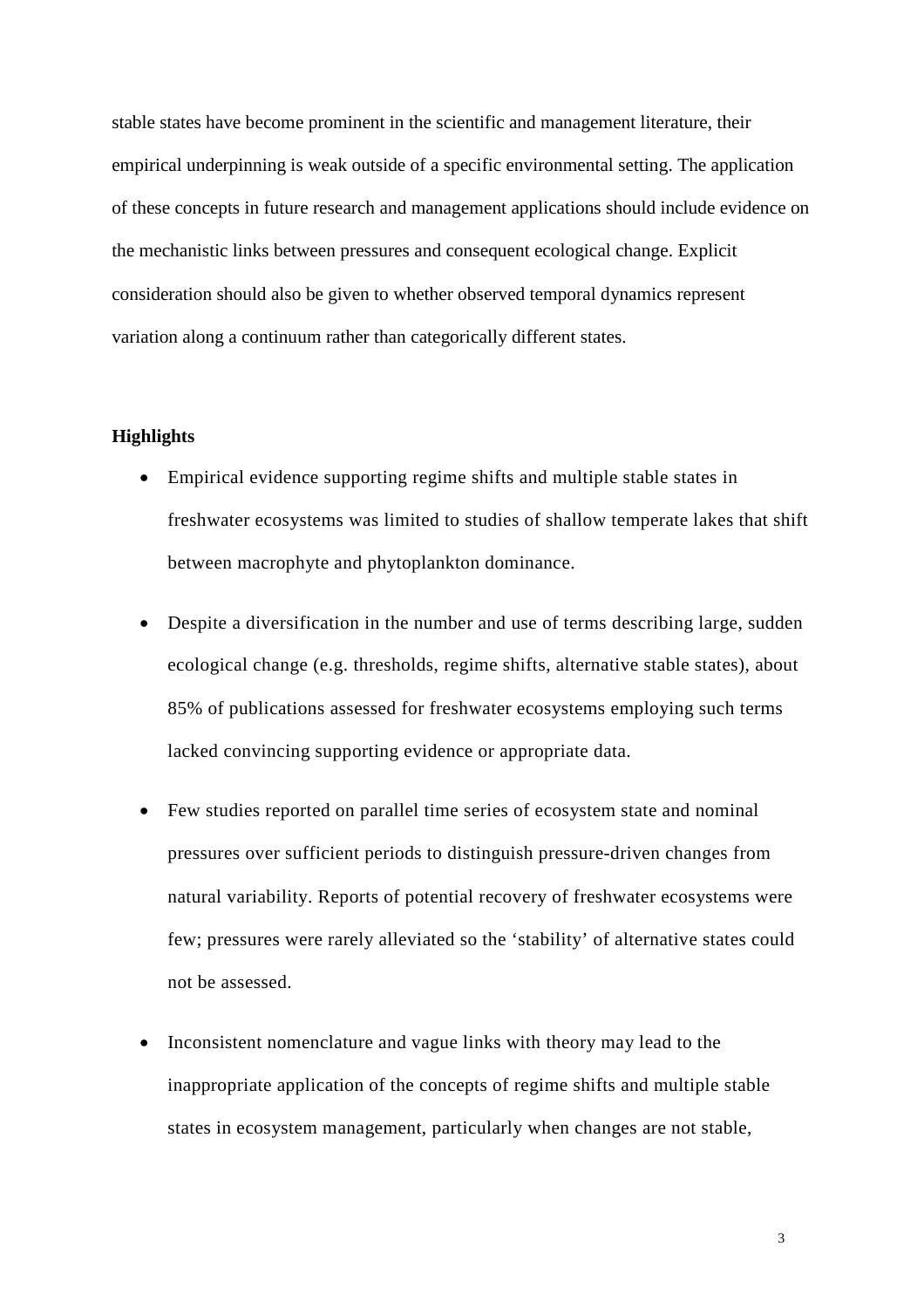represent a continuum of change, or have not been assessed in the context of long-term historical variation.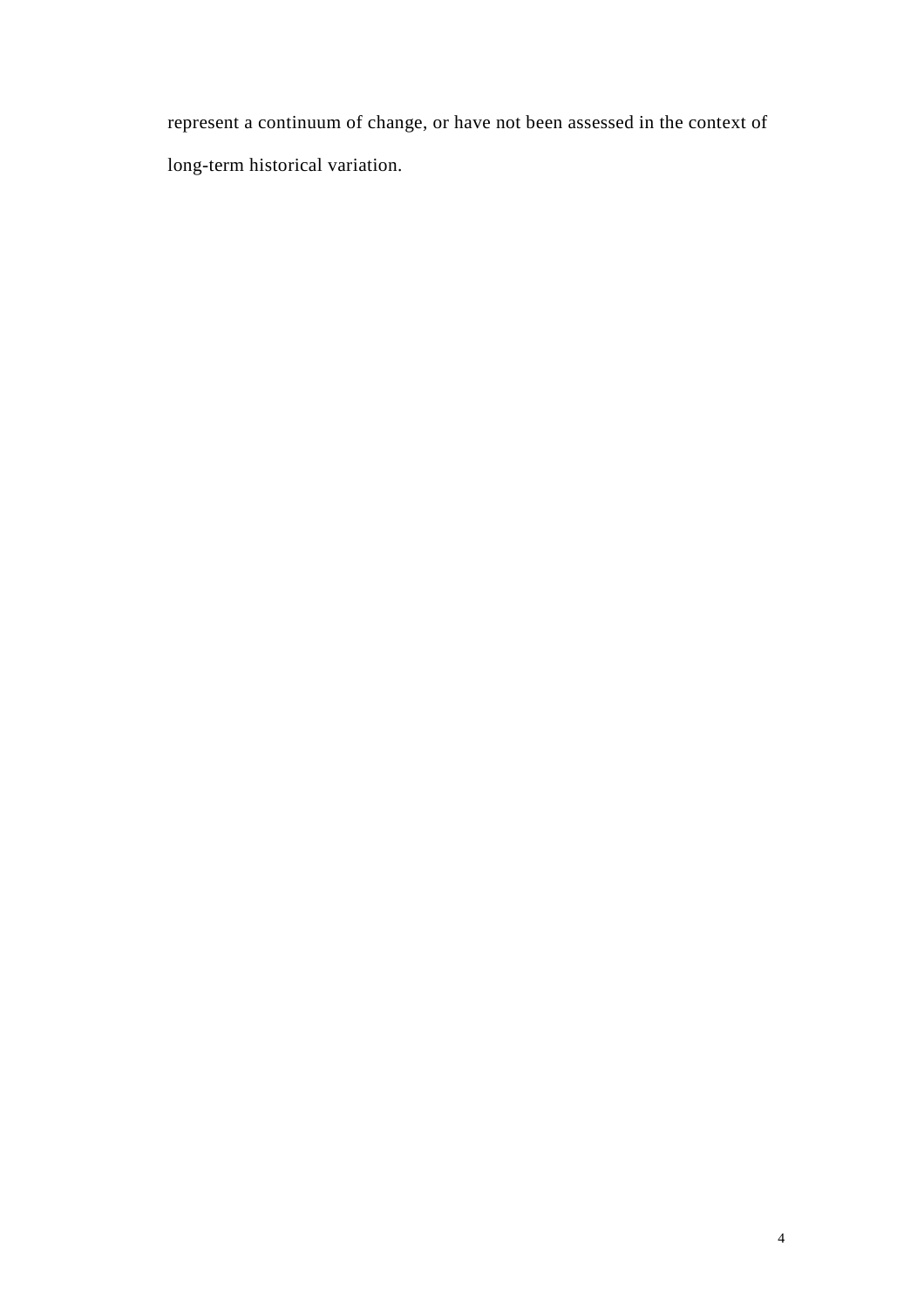#### **Introduction**

Rapid and dramatic change in the structure and function of ecosystems due to human-induced pressures is of major concern to modern society, with high stakes associated with the impacts and management of such change. Of particular recent concern is the increasingly prevalent notion that dramatic ecological change can occur suddenly, and without warning, potentially causing stark or irreversible shifts in ecosystem state (Scheffer et al. 2001, Carpenter 2003, Mac Nally et al. 2014). Ecologists have conceptualized these ideas with terminology borrowed from engineering and other systems sciences so that non-linear ecological change is typically conceived as a shift in state from one relatively stable 'basin of attraction' or 'regime' to another, usually after an external trigger or disturbance tips the system over an unstable 'threshold'. Internal feedbacks are inferred to maintain ecosystems in particular states with varying degrees of 'resistance' (i.e. capacity to maintain a current state against a rising pressure) and 'resilience' (i.e. the capacity to recover once a pressure is relaxed) to disturbance (Harrison 1979). The potential for such 'ecological surprises' is often raised to support urgent management action to avoid 'tipping points' and consequent undesirable change (Scheffer & Carpenter 2003, Lindenmayer et al. 2011). Conversely, terms such as regime shift are often invoked to argue that a system has already exceeded a critical ecological threshold and is residing either in an unstable phase or in an alternative, often novel, regime and therefore requires different management goals and tools (e.g. Walker et al. 2009). The regime-shift metaphor has profound implications for management choices and the development of appropriate aims, methods and interventions. It is vital that the evidence supporting this prominent conceptual framework be thoroughly and critically evaluated so that its relevance to particular ecosystems can be determined.

Ideas of ecological regime shifts, alternative or multiple stable states and thresholds are controversial (e.g. Peterson 1984, Groffman et al. 2006) and have recently come under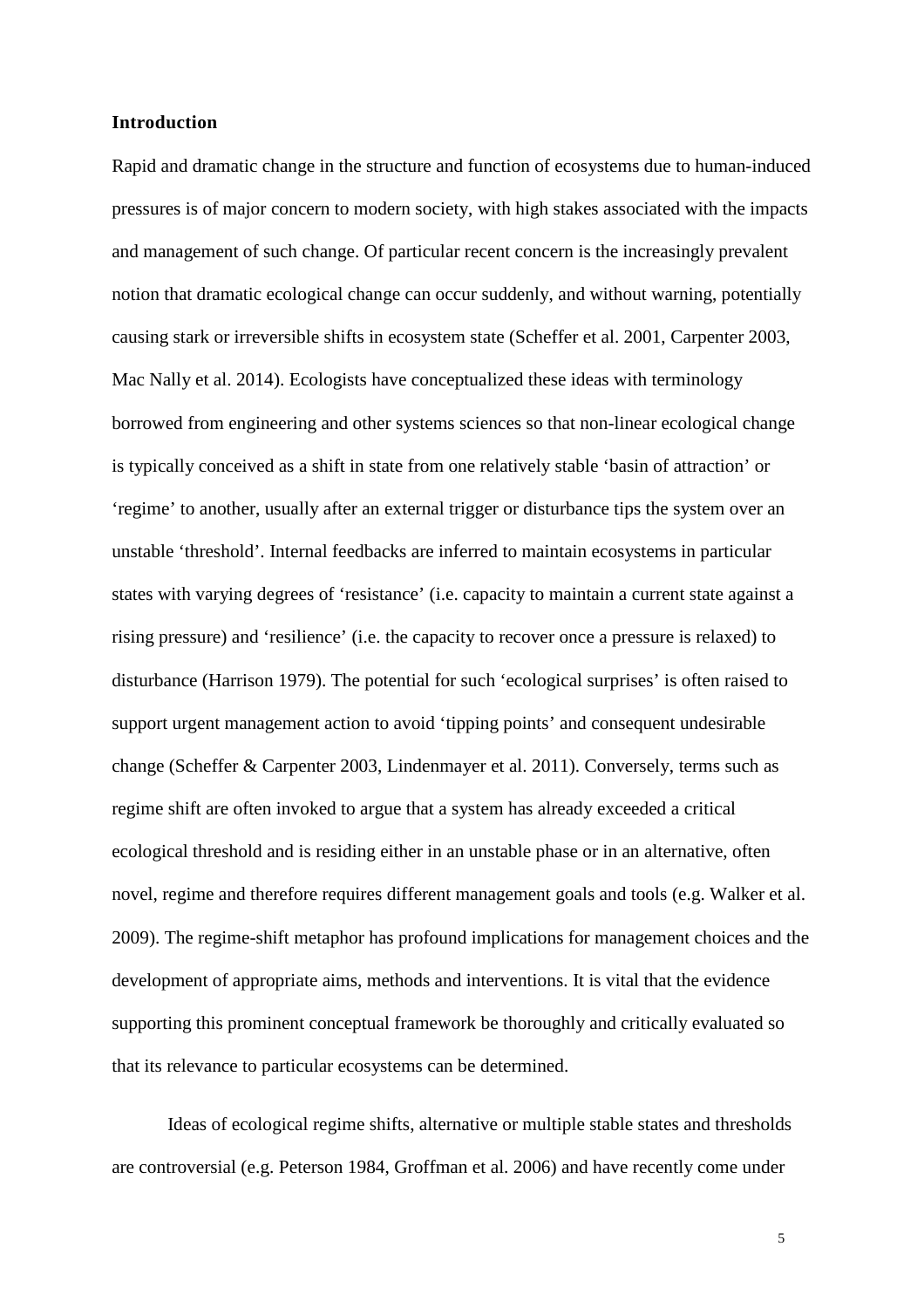increasing analytical scrutiny (e.g. Petraitis 2013, Mac Nally et al. 2014). Empirical evidence has been evaluated for a range of ecological systems, particularly marine environments and, most recently, in estuaries and nearshore ecosystems (Table 1). These assessments found few instances of regime shifts and multiple stable states, and generally concluded either that methodological approaches to the identification of multiple stable states were inadequate or that the concept was of little practical value (Bertness et al. 2002). The quest for valid evidence of regime shifts and multiple stable states appears to be hampered by three main impediments: (1) terminological proliferation and inconsistency; (2) inadequacy of the temporal and spatial resolution and scope of datasets for evaluating change in relation to the range of system variability; and (3) insufficient demonstration of mechanistic links between pressures and consequent ecological change (Peterson 1984, Mac Nally et al. 2014). Mac Nally et al. (2014) pointed out that the frequency of non-linear change relative to that of linear change has rarely been considered.

Freshwater ecosystems frequently are cited as exemplars of regime shifts and multiple stable states (Holling 1973; Carpenter et al. 2011), the classic case being a shift in shallow temperate lakes between clear-water, macrophyte-dominated states and turbid, phytoplankton-dominated states (Scheffer et al. 1993). However, we are unaware of any prior critical evaluation of the evidence for regime shifts and multiple stable states in freshwater ecosystems more generally. Understanding ecological change in freshwater ecosystems is especially important because they are among the world's most altered and damaged ecosystems yet have high socio-ecological interdependence and highly contested resource management and allocation (Vörösmarty et al. 2010; Capon et al. 2013). Freshwater ecosystems are likely to be extremely vulnerable to future changes in climate and other human pressures (Capon et al. 2013, Capon & Bunn 2015).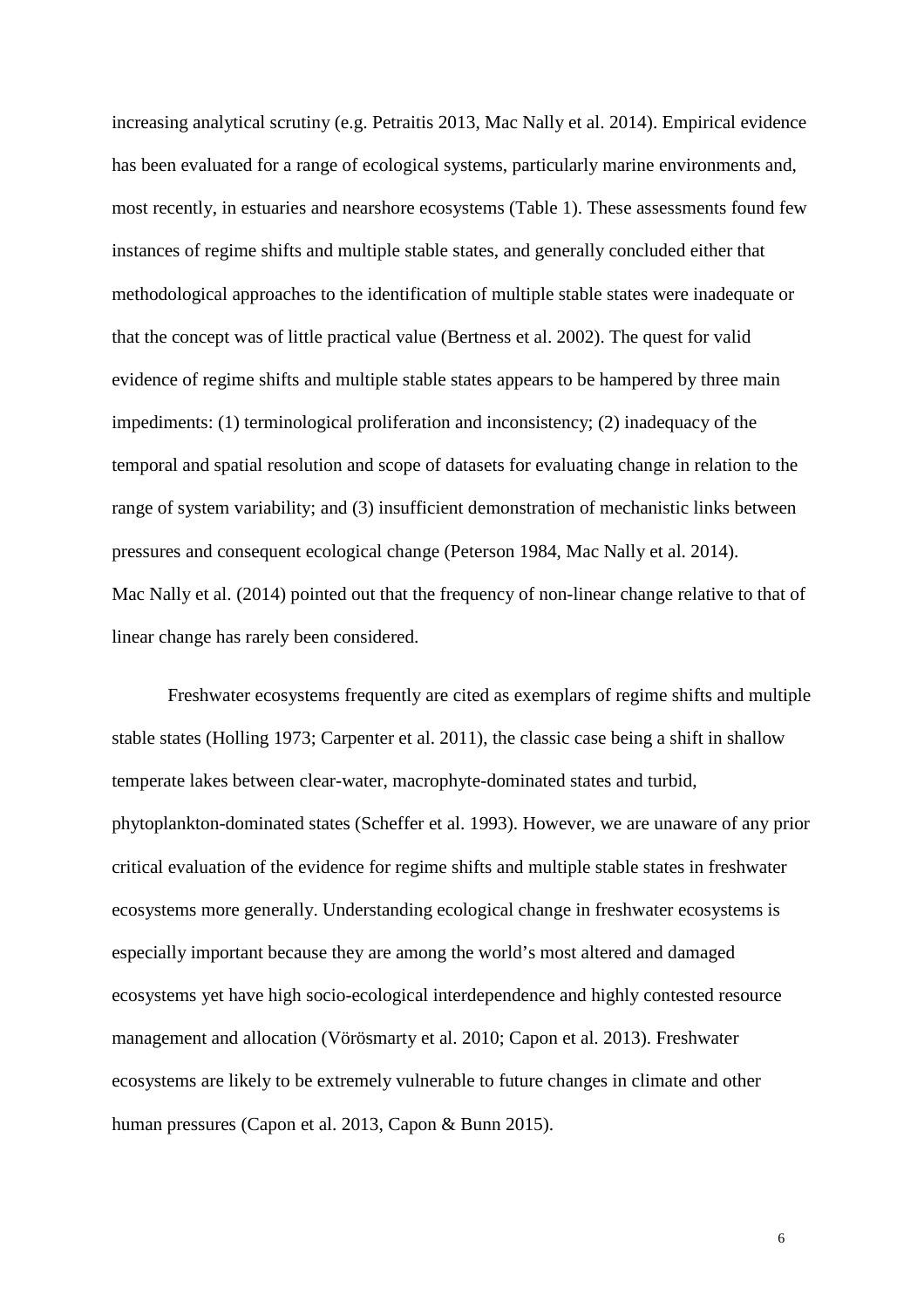We examined the evidence for non-linear ecological change, including regime shifts, ecological thresholds, and multiple or alternative stable states, in freshwater ecosystems. We searched for published papers reporting abrupt ecological change and evaluated these with respect to their context, methods and results. Studies claiming to provide empirical evidence of ecological change were characterized according to the type of ecological change described and were assessed with criteria deemed relevant to establish convincing evidence of nonlinear change.

### *Concepts and definitions*

A plethora of concepts and terms describe sudden, non-linear changes in ecosystems (Connell & Sousa 1983, Lees et al. 2006, Mac Nally et al. 2014). For the most part, these concepts stem from equilibrial notions of ecosystem behaviour in which ecosystems are thought to persist in essentially stable states or gravitate towards other stable states in response to external forces (Connell & Sousa 1983). Ecologists often use a ball-and-cup model to represent the potential for multiple ecosystem states to occur in the same place at different times, or at the same time in different places with otherwise identical environmental conditions (Holling et al. 1995). A central tenet of this theoretical structure is the existence of thresholds or tipping points between alternative states, at which ecosystems respond disproportionately (i.e. non-linearly) responses to incremental changes in pressure (Groffman et al. 2006).

Lees et al. (2006) identified four defining characteristics of regime-shift concepts as presented in the literature. First, they are sudden or abrupt. Second, they involve change in both physical and biological components. Third, they embody ecological change across multiple trophic levels. Fourth, they occur with high amplitude but low frequency; systems that vary with high frequency would be characterized as having high natural variability. For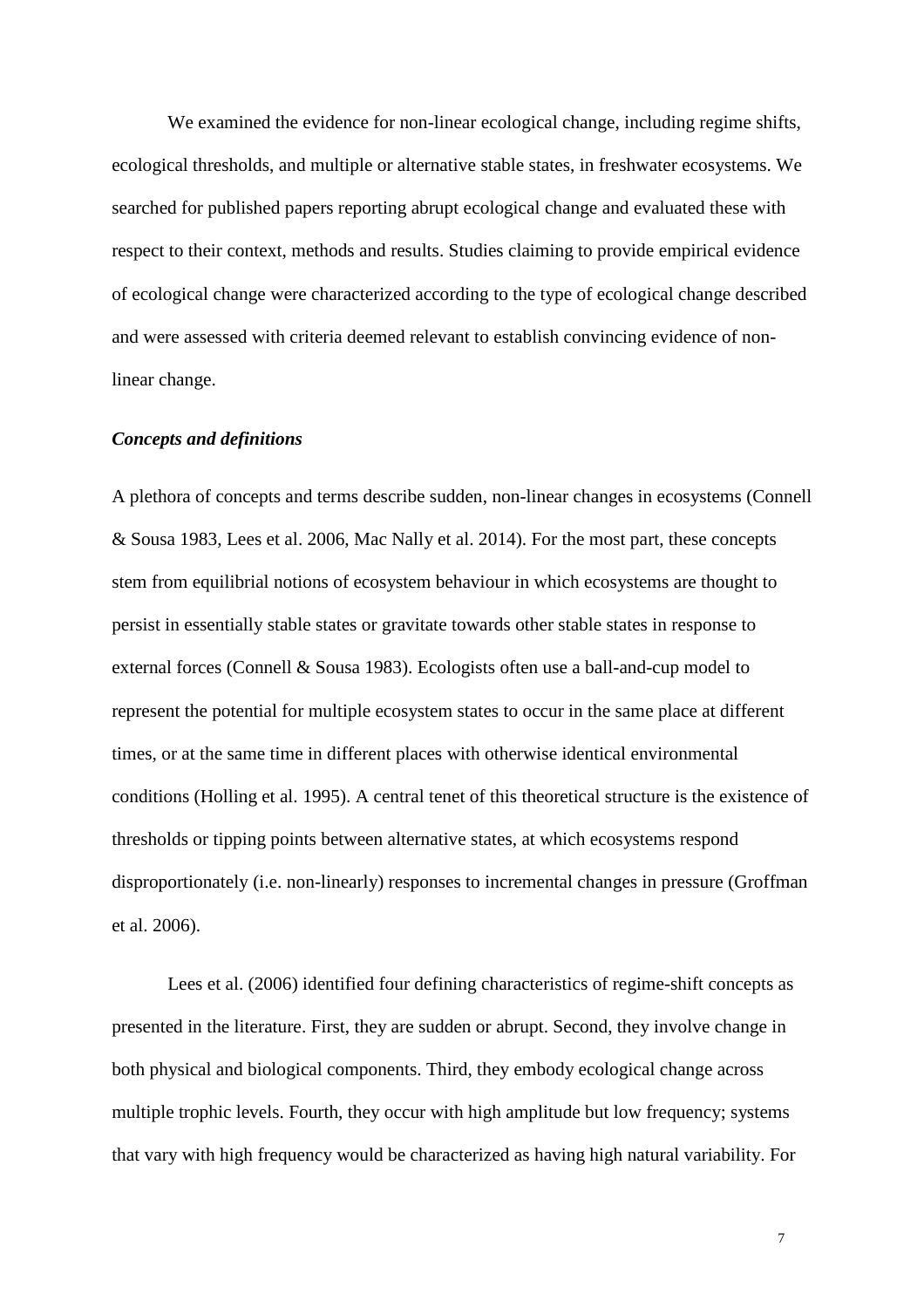the sake of consistency, we use definitions provided by Mac Nally et al. (2014) to describe the key elements of this conceptual framework (Table 2). However, we retain the term 'regime shifts' to describe the process by which ecosystems change state irreversibly across thresholds or tipping points.

Regardless of the terminology used, multiple-stable-state theory invokes a fundamental distinction between gradual, monotonic ecological change in response to pressure and non-linear, discontinuous change in ecosystem response or state. In the latter case, several different types of non-linear change are possible (see concept figures of Gordon et al. 2008 and Mac Nally et al. 2014). First, non-linear change may involve a stepped change in an ecological variable with continuously applied pressure. Second, there may be a hysteretic relationship between the ecological response and the pressure whereby shifts in the ecosystem state occur at different threshold values depending on the direction of change. This is the model most commonly used to describe shifts between clear-water and turbid states in shallow lakes. A third potential type of non-linear change also involves hysteresis but is irreversible, even if pressures are removed or restoration actions are implemented.

## *Demonstrating pressure-induced ecological change*

We do not consider the following studies to provide empirical evidence for pressure-induced change in ecosystem state (see Peterson's criteria: Peterson 1984, Petraitis 2013): (1) theoretical or modelling studies; (2) field or *ex situ* small-scale or short-term experiments, especially those of shorter duration than the typical generation time of taxa within the target system; (3) space-for-time substitutions, which are commonly analysed but that do not provide site-specific sequences of ecosystem states and pressures; and (4) longer-term (100s to 1000s of years) palaeoecological data series, given their different temporal context and often poor resolution of pressures, mechanisms and timescales of change.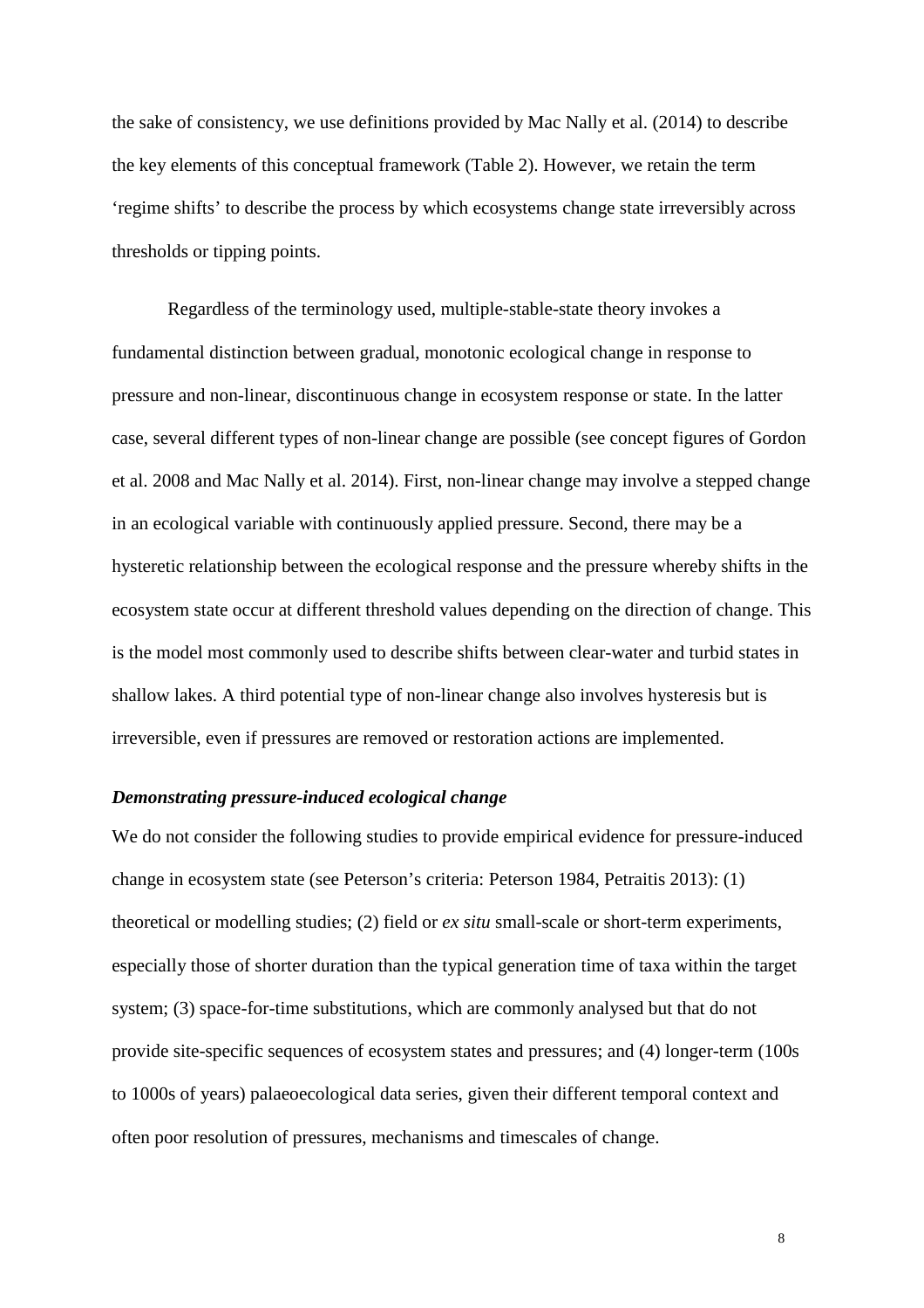We advocate two requirements for convincing evidence of pressure-induced changes in an ecological response variable or ecosystem state. First, the time series of data for the response variable must be long enough to allow detection of a change point (Andersen et al. 2009) and to distinguish pressure-induced changes from 'normal' or historical variability (Nicholls 2011). Second, a corresponding time series is required for one or more putative anthropogenic (or natural) pressures to statistically relate to the change point (Thomson et al. 2010). If there is evidence that pressure has induced a change in ecosystem state, pressure release may be followed by a return of the response variable to its previous state, possibly after a lag if the system is hysteretic (Mac Nally et al. 2014). However, if the ecosystem state does not recover after pressure release, with or without restoration actions, there would be evidence for breaching of a tipping point and irreversible change occurring, which is important for ecosystem management. Establishing such irreversible change requires a pulsetype pressure trajectory to be demonstrated. Many analyses seek a single change point, but more generalized models allow for multiple shifts in the mean value, variance or rate of change of the response variable or ecosystem state and relate such shifts to temporal sequences of the pressure inducing them (Brock & Carpenter 2006, [Clements](#page-21-0) et al. 2010, Thomson et al. 2010).

#### **Methods**

We used the Thomson-ISI Web of Science database to identify papers reporting on non-linear change in freshwater ecosystems that were published before the  $15<sup>th</sup>$  of November 2012. We searched paper titles using a combination of ecosystem type (i.e. 'river', 'lake', 'stream', 'wetland', 'freshwater', 'estuar\*', 'swamp', 'floodplain', 'pond' and 'marsh') and change related search terms (i.e. 'threshold\*', 'regime shift\*', catastrophic, abrupt, alter\* state, sudden) with '\*' denoting a match-all wildcard. Other relevant papers known to us that were not returned by this search were added. We subsequently excluded papers that described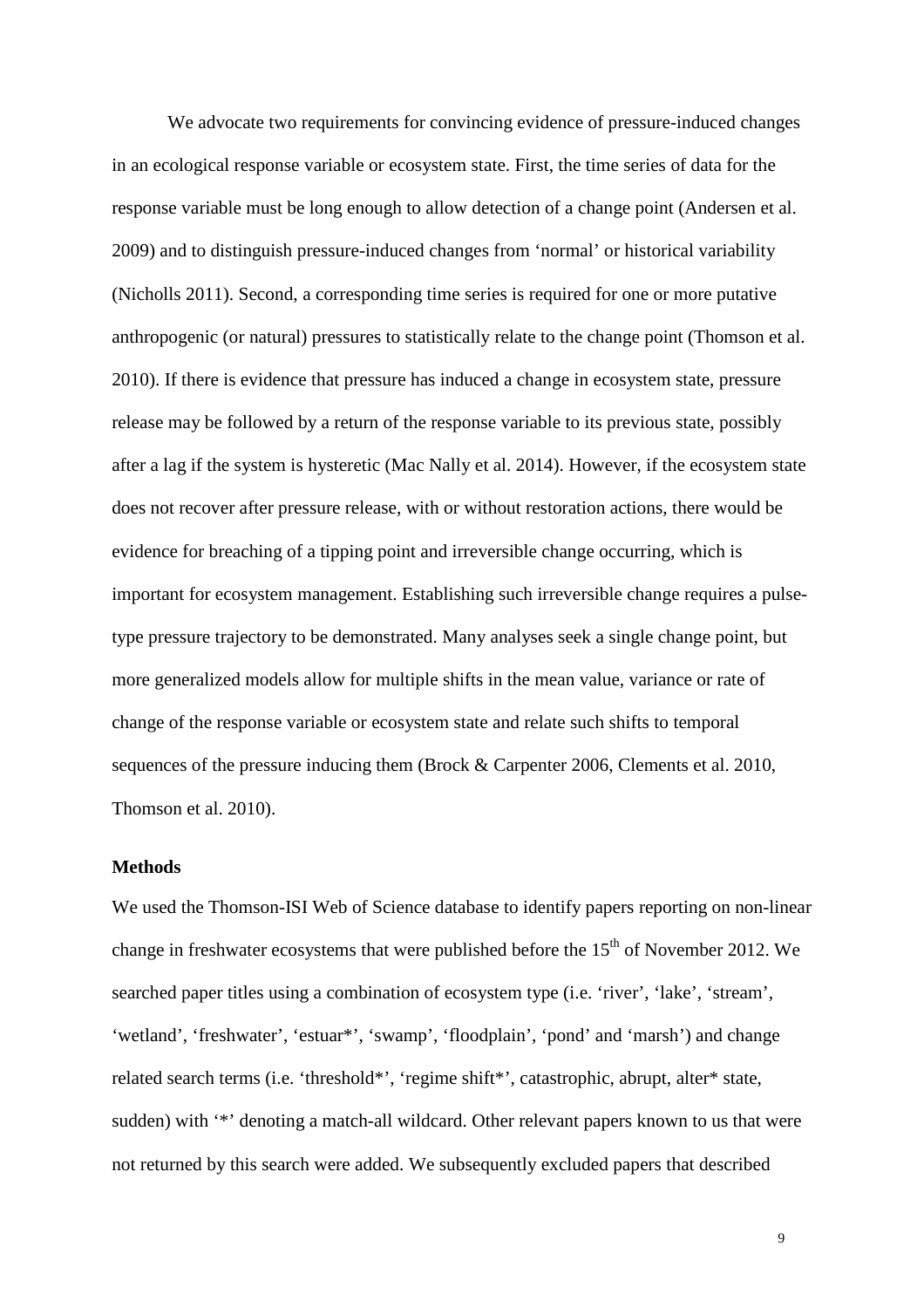changes in drivers or pressures only and those reporting solely on statistical methods for detecting ecological change. Literature reviews, theoretical papers and experimental studies that did not consider real-world data sets were also excluded, as were studies describing change on paleoecological timescales or short-term laboratory studies examining toxicological thresholds for freshwater biota. Papers that used terms such as regime shift without actually claiming to produce evidence of abrupt ecological change were eliminated from our analysis.

Shortlisted papers were then characterized with respect to their (1) spatial setting (location, climate zone, scale); (2) ecological focus (ecosystem type, taxa); (3) temporal context (time range, sampling frequency); (4) suite of pressures considered (major pressure type, temporal trajectory); and (5) research approach (field observations, experimental, space for time substitution). Instances of pressure-driven ecological change were categorized as potential cases of either gradual, non-linear, hysteretic or irreversible ecological change and the sufficiency of evidence for the non-gradual categories was assessed with respect to the criteria discussed above (Table 3).

## **Results**

We initially found 135 papers from 1967 to 2011, mostly (~85%) published after 2000 (Supplementary material S1). Over half (53%) concerned lake ecosystems while relatively few (c. 28%) discussed lotic systems. 'Threshold' was the most common term used to describe abrupt ecological change (c. 31% of papers) followed by 'regime shift' (23% of papers) and 'alternative stable state' or a derivative (17%). Earlier papers tended to use terms such as 'catastrophic', 'sudden' and 'abrupt' with 'regime shift' first appearing in the title of a 2001 paper (Scheffer et al. 2001).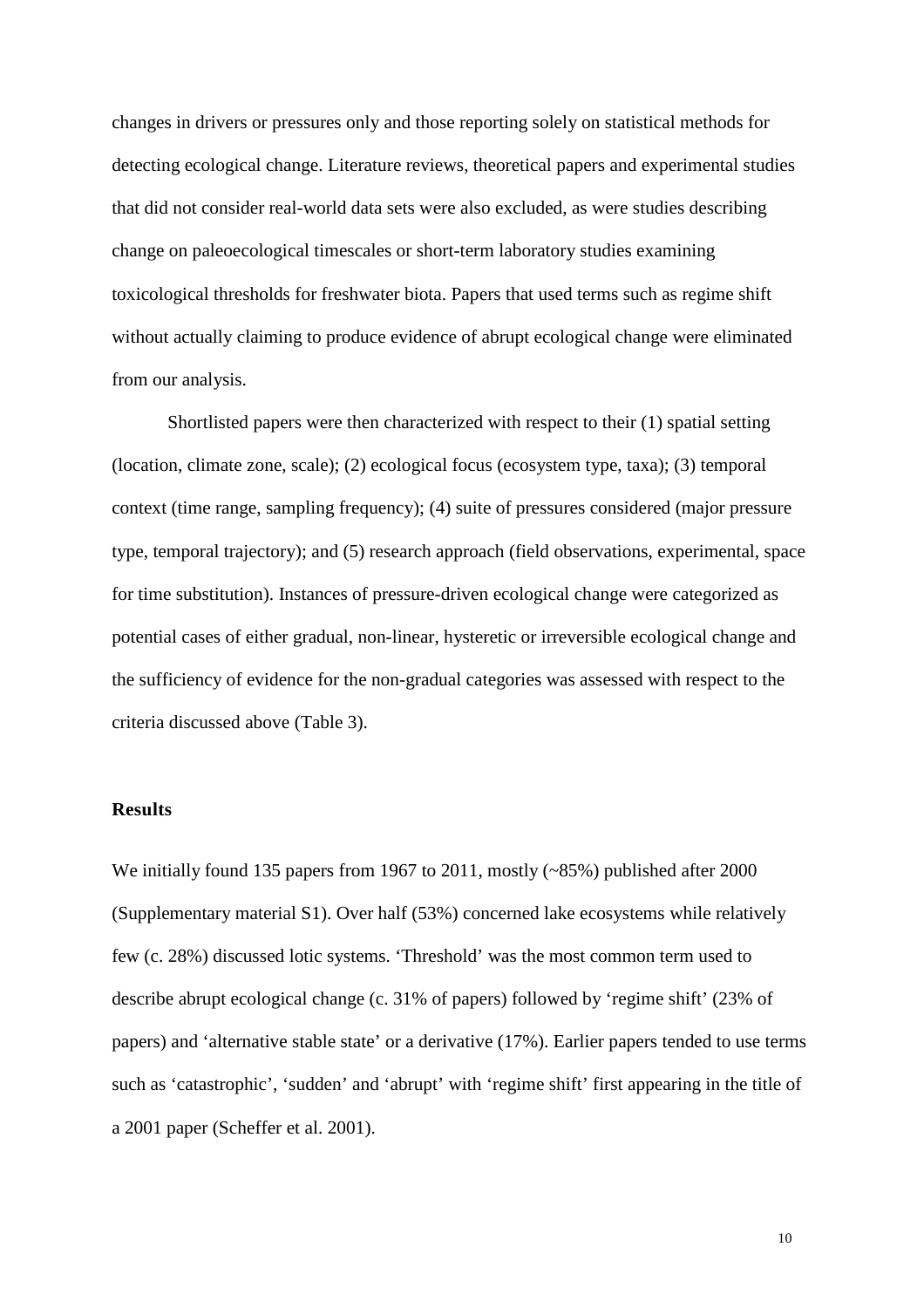A shortlist of 50 papers (i.e. 37%) comprised those that met our evaluative criteria (Table 3) and claimed to provide empirical evidence of stepped change or shifts in ecological regime or state (Table 4). Many of the excluded papers used terms such as regime shift without actually implying abrupt ecological change; most of these described high variance and relatively continuous parameter distributions.

Of the shortlisted papers, most related to North America or Europe (Supplementary material S2). Very few provided cases from Africa, Asia or South America, and none from Australasia. Correspondingly, most shortlisted papers concerned cases from temperate climates with few from tropical or arid regions (Supplementary material S3). The vast majority of cases  $(> 80\%)$  were from permanent freshwater systems with few semipermanent, or temporary, habitats discussed. Most cases (64%) were from lentic ecosystems, especially shallow lakes, although there was a moderate number of studies on rivers and streams (Supplementary material S3). Macroinvertebrates, macrophytes and phytoplankton were the most commonly studied ecological response variables in the shortlisted cases (Supplementary material S4). Most papers (56%) considered responses of only a single major taxon.

A range of anthropogenic and natural pressures was examined among the shortlisted papers (Supplementary material S5) although the majority (56%) focused on ecological responses to a sole, major pressure type. Altered water quality, particularly nutrient addition, was the most common pressure investigated followed by hydrological and biological change. In most cases (68%), the described pressures had press (i.e. suddenly increasing, then stable) or ramp (i.e. steadily increasing) trajectories that continued after initiation of the ecological change being described.

About half of the shortlisted papers focused on a single ecosystem (i.e. lake, stream or other wetland type) and a third of these measured ecological responses at only one or two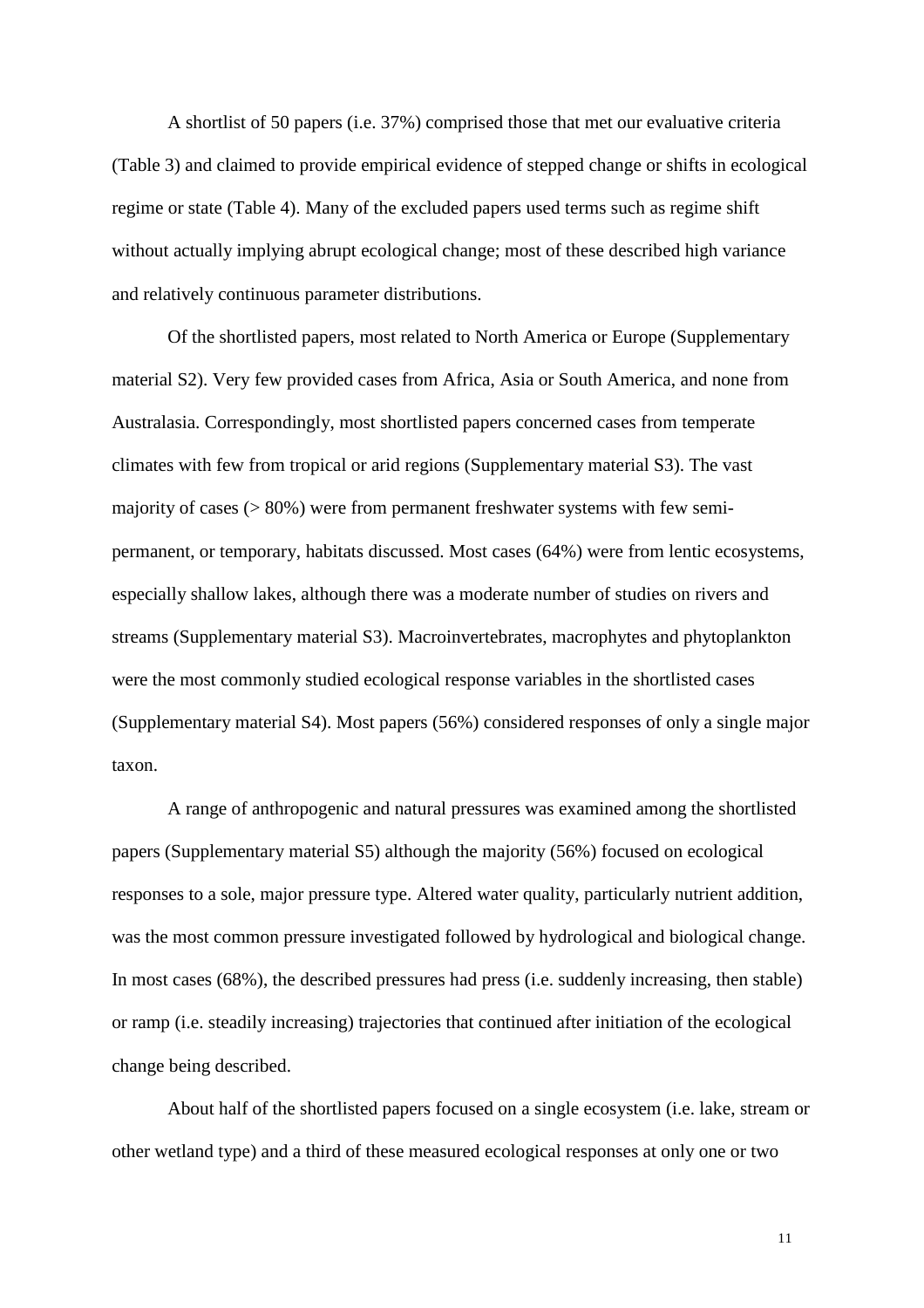sites. Many (63%) of those studies that considered multiple ecosystems (or watersheds) were space-for-time substitutions examining ecological state at a single point in time across gradients of anthropogenic pressure, particularly levels of urbanisation. The 32 shortlisted papers presenting studies that were not space-for-time substitutions included seven experimental studies in which pressures were artificially manipulated (e.g. addition of nutrients or pressures). Most of these studies were conducted over short time periods relative to the processes being investigated (e.g. re-establishment of macrophytes; Supplementary material S6). The remaining instances that were not space-for-time substitutions presented field observations from specific studies, or longer-term monitoring programs, or a combination of both. The period of observation of these studies ranged from single surveys to over 100 years, although older observations tended to be anecdotal (Supplementary material S6).

Overall, 27 papers from the shortlist met Peterson's (1984) criteria for demonstrating a pressure-induced ecological change, in that they were not space-for-time substitutions or short-term experimental studies, although two described natural seasonal, or supra-annual, variation (Table 4, Peterson 1984, Petraitis 2013). Nineteen (70%) of these 27 papers claimed to provide evidence of pressure-driven non-linear, rather than gradual, changes in ecological response with 10 of these papers describing potential hysteresis, and two describing irreversible change (Table 4). Six of these 19 papers discussed alternative states in shallow lakes while another six concerned ecological responses to biological changes such as predator decline or addition, mostly in lakes. Instances of recovery from climatic events, including hydrological events, were reported in another five instances while the remainder concerned restoration trajectories. Only five of the 19 papers considered ecological responses to pulsed pressures with observations continuing beyond the release of the key pressure(s) being investigated. The remainder examined situations with press or ramp type pressures that were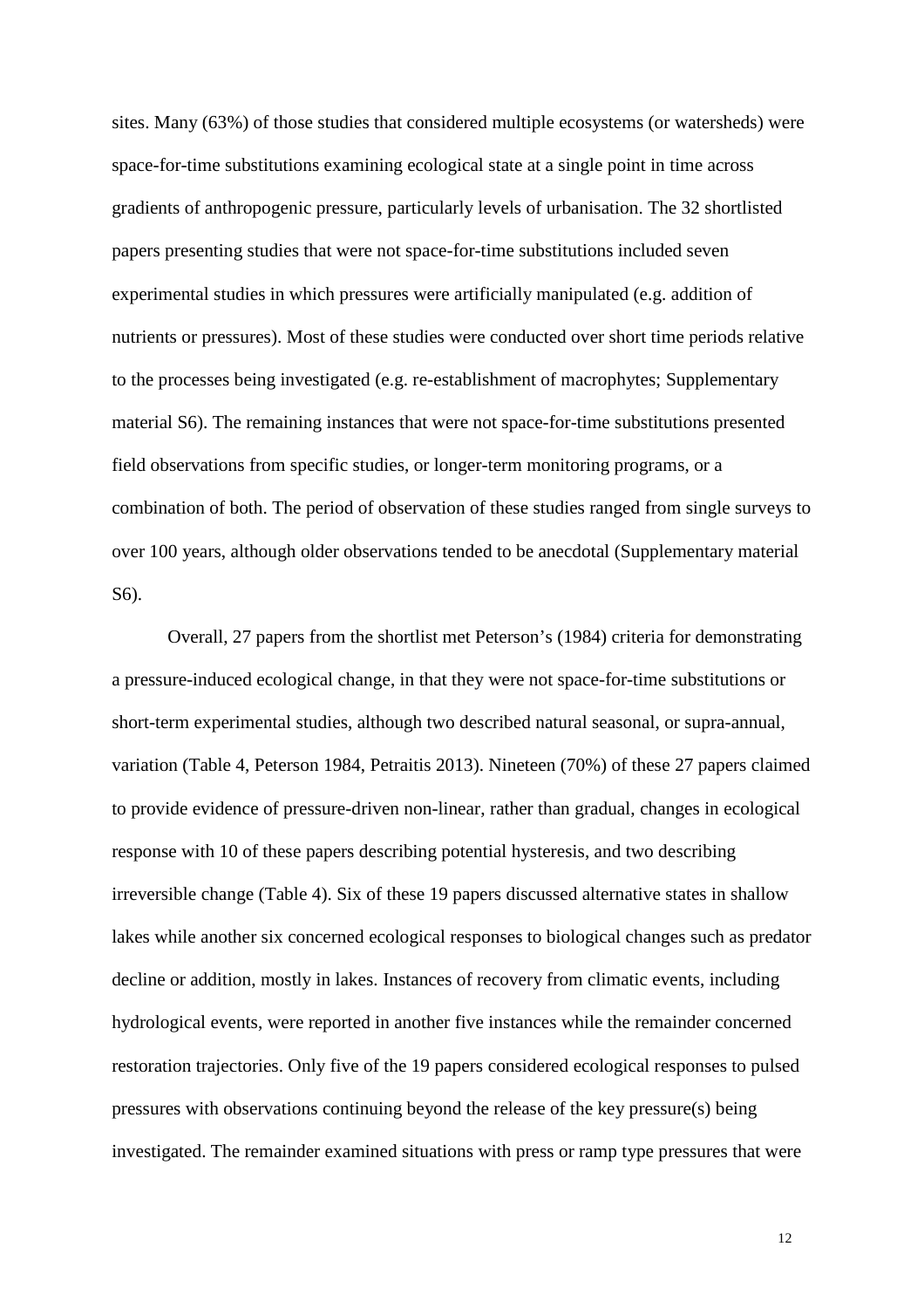still occurring beyond the ecological state change being described. Feedback mechanisms, potentially maintaining the stability of ecological states, were explicitly considered in 11 of these papers.

#### *Evidence for pressure-induced non-linear ecological change*

We outline the few studies that provided some evidence for a non-linear change that could be attributed statistically to the effects of pressures. In many studies, the reported changes appeared to arise somewhat unexpectedly so there were few time sequences of ecosystem states (or component ecological responses) and even fewer time series for the associated pressures, a similar finding to that of Mac Nally et al. (2014) for estuarine studies. In such cases, attribution of cause generally was narrative [\(Bachmann](#page-20-0) *et al.*, 1999). We found very few cases that provided even marginal support for pressure-induced alternative stable states. While different states seemed to occur, they often were unstable or transitory, or represented slow trajectories of change following pressure release, rather than demonstrating stasis being maintained by internal feedbacks.

Communities of benthic invertebrates in the upper Arkansas River in Colorado, USA appeared to respond to the release of a pressure, a clean-up of water quality, especially zinc removal (Clements et al. 2010). This study used a threshold-detection approach to determine the trajectory of benthic community change, but the study failed to link that change statistically to abundant water-quality information (Clements et al. 2010). Moreover, the study was conducted in the phase after pressure release and so the process of decline with increasing pressure was not documented.

There was also substantial evidence for stark changes in phytoplankton in the Bay of Quinte, north-eastern Lake Ontario, Canada (Nicholls et al. 2011). Reductions in phytoplankton biomass and changes in dominance by N-fixing cyanobacteria were attributed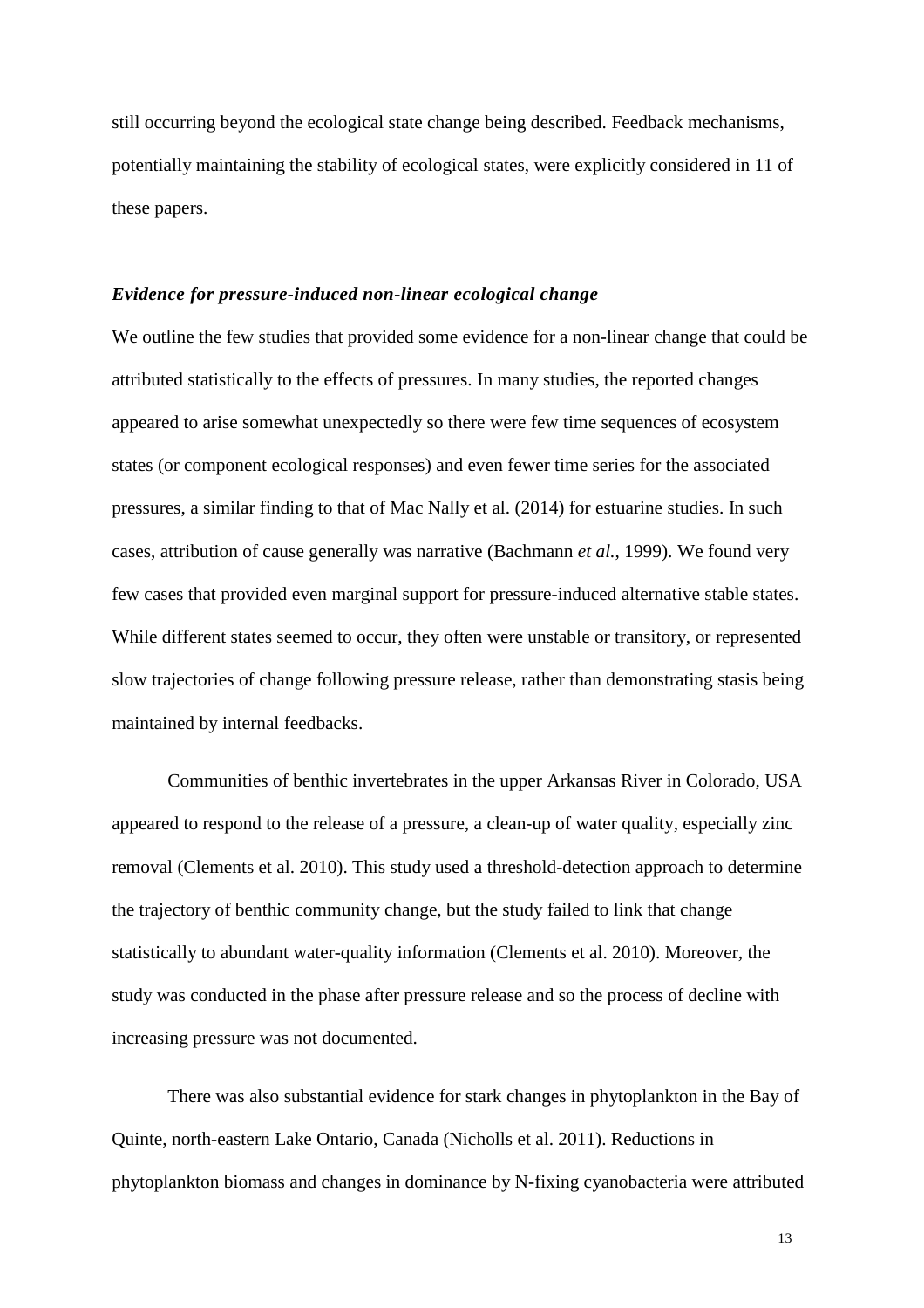to point-source reductions of phosphorus in 1978 and to the establishment of invasive dreissenid mussels in the mid-1990s. The analysis was extended to zooplankton, fish and benthic invertebrates, with largely similar interpretations (Nicholls 2011). While long-term (27 years) time series were available, the multivariate analytical approach together with correlated physical variables meant that it was not easy to attribute the cause of the observed changes.

Perhaps the most common form of alternative states discussed in the literature occurred in shallow lakes that switched between a clear-water, macrophyte-dominated state and a turbid, phytoplankton-dominated state (Scheffer et al. 1993). In many cases, these purported transitions occurred as nitrogen and phosphorus loads increased over time. Few studies demonstrated the maintenance of alternative stable state if nutrient loads were once again reduced, and thus failed to meet Peterson's criterion of demonstrating alternative stable states under similar environmental conditions. In other cases, the alternative states appeared to be relatively unstable. Examples of purported state changes (albeit lacking rigourous statistical tests) included a fish manipulation experiment in Lake Major, Hungary, in 1999– 2000, whereby the lake was drained and much of the fish biomass was removed leading to a clear-water condition with high macrophyte cover by 2005–2006 (Tátrai et al. 2009). However, by 2007 the lake had once again become turbid, with increases in nitrogen, phosphorus and water temperature, and a recovery in fish abundances (Tátrai et al. 2009). Similar short-term responses to biomanipulation by the removal of bream (*Abramis brama*) and roach (*Rutilus rutilus*) with addition of pike (*Esox lucius*) were observed by Meijer and Hosper (2007). Last, shallow, naturally eutrophic lakes in the western Boreal Plain of Canada appeared to have a 'clear' state, dominated by submerged aquatic vegetation (SAV), and a turbid, algal-dominated state, but most of these lakes frequently alternated between states, usually in successive years (Bayley et al. 2007). Switches were related to total phosphorus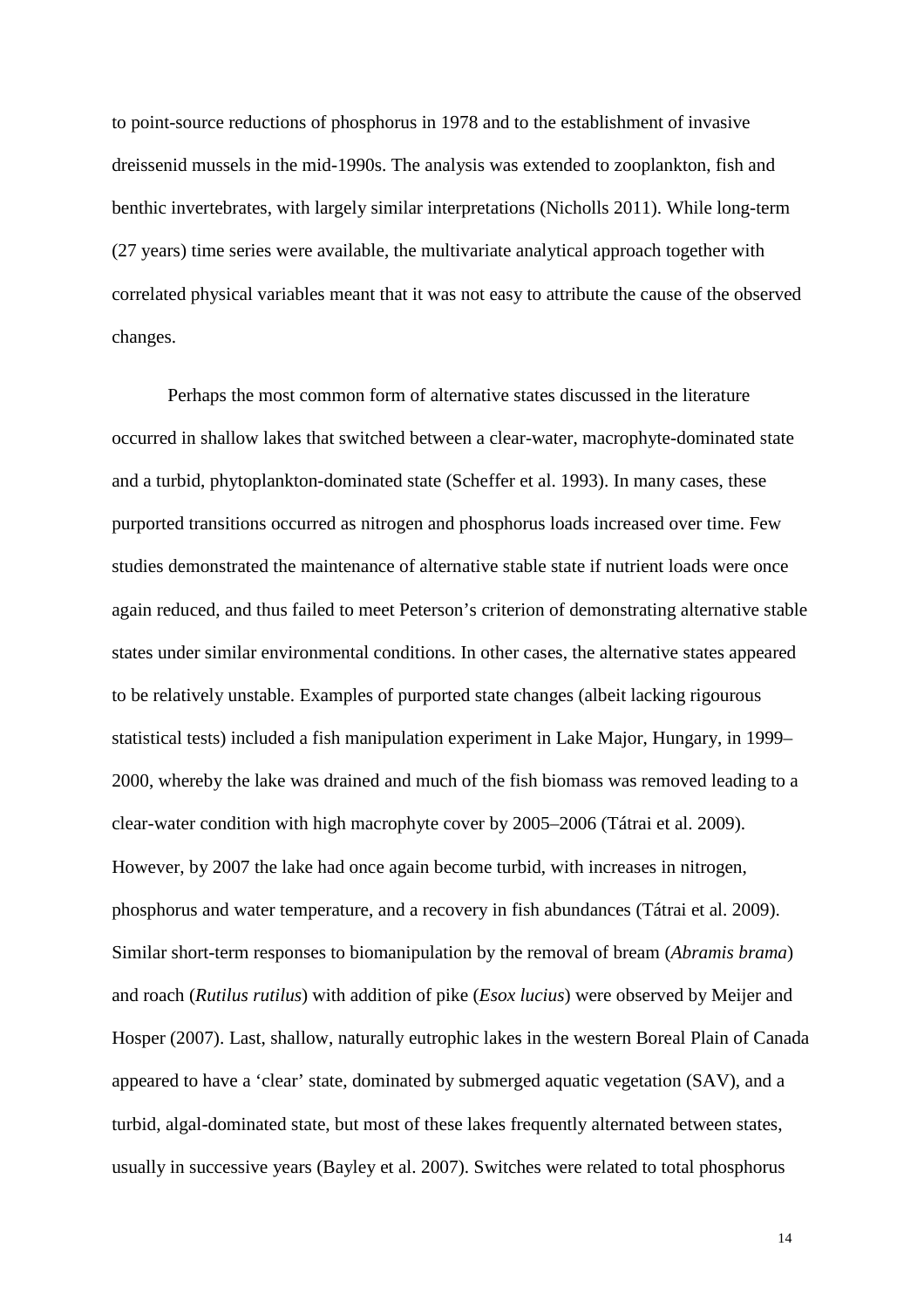and to cover of SAV, but harsh conditions 'reset' the biota in most winters so that the lakes did not achieve stable alternative states (Bayley et al. 2007).

#### **DISCUSSION**

Concepts of regime shifts, ecological thresholds and alternative stable states have gained much traction in the late  $20<sup>th</sup>$  and early  $21<sup>st</sup>$  centuries in research on and management of freshwater ecosystems (see Supplementary material S1). However, we found little evidence for pressure-induced, non-linear ecological change in contemporary freshwater ecosystems globally. Few studies in the literature presented data with a sufficient timespan and temporal resolution to adequately link anthropogenic pressures to observed ecological responses and to distinguish these from natural variability and even fewer met the relevant criteria for demonstrating regime shifts or multiple stable states (Table 3). These findings are consistent with reviews assembling and evaluating evidence for pressure-induced non-linear changes in other types of ecosystems (Table 1).

The most convincing evidence for pressure-induced non-linear ecological changes in freshwater ecosystems comes from shallow temperate lakes, in which shifts in ecosystem state between clear, macrophyte-dominated and turbid, phytoplankton-dominated states have frequently been observed (Scheffer et al. 1993, Scheffer 1998). Several cases (e.g. Blindow et al. 1993, Bachmann et al. 1999, Rip et al. 2006, Tátrai et al. 2009) demonstrated that such ecological changes are at least partly driven by changes in water chemistry or top-down biotic controls. While non-linear pressure-response relationships are apparent in a moderate number of these cases, evidence for multiple stable states or regime shifts in these systems is still scant because the different ecological states described typically occur under different environmental conditions (e.g. nutrient concentrations) and hence do not satisfy the criteria for demonstrating multiple stable states (Peterson 1984, Petraitis 2013). The stability of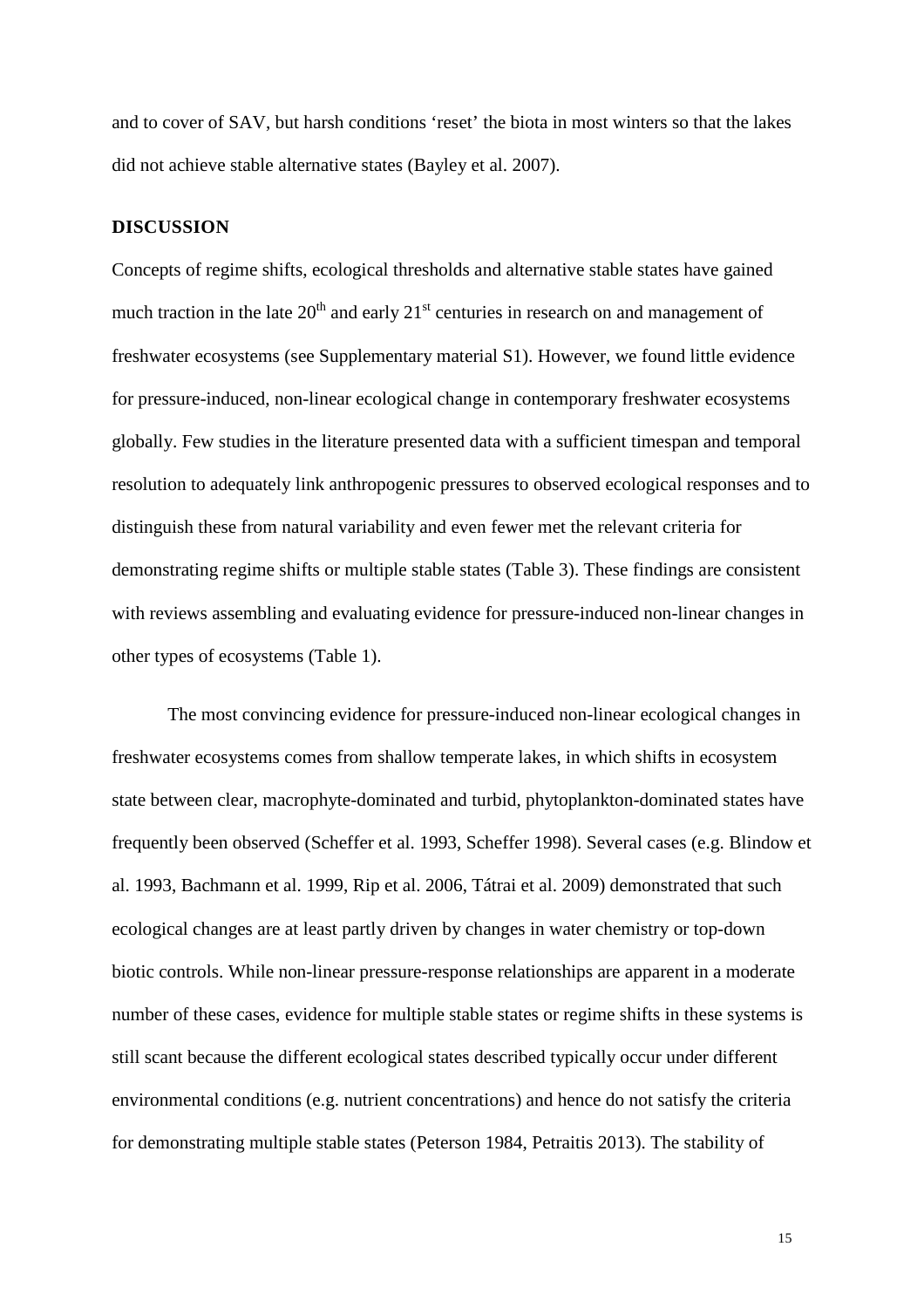contrasting ecosystem states in shallow temperate lakes is rarely apparent in the instances described with forward and reverse shifts often occurring repeatedly or even seasonally (e.g. Bayley et al. 2007). Even in the few instance in which ecosystem state changes appear to have been triggered by, and persist beyond, pulse type pressures (e.g. hurricanes), other pressures (typically anthropogenic) are likely to have changed, preventing a return to the previous ecosystem state.

The establishment of macrophytes emerges as a critical process influencing the apparent hystereses in shallow temperate lakes, although few studies explicitly examined this process, instead recording changes in macrophyte cover or extent in relation to water quality or biological pressures. Environmental conditions necessary for the germination and regeneration of many macrophytes differ from those under which they can grow or spread vegetatively, often requiring drawdown of water levels (Cronk & Fennesy 2001). Loss of macrophytes in lake systems may occur as a result of one pressure (e.g. reduced light levels due to increased turbidity), while their recovery may be limited by other pressures (e.g. the artificial maintenance of water levels). In such situations, apparent alternative stable states resulting from changes to water quality would not be truly hysteretic or irreversible in relation to the instigating pressure, instead reflecting the lack of a sufficient trigger or conditions for vegetation regeneration.

The influence of multiple pressures on freshwater ecosystems makes pressure-induced ecological change difficult to demonstrate from observational studies alone and reinforces a need for controlled experiments at the correct spatial and temporal scales to understand anthropogenic effects and to determine the appropriate management and restoration approaches (Scheffer & Carpenter 2003, Petraitis & Dudgeon 2004, Mac Nally et al. 2014). Apparent shifts in ecosystem state may occur commonly in some systems, such as temperate lakes, in the absence of major anthropogenic pressures (e.g. Bayley et al. 2007, Wang et al.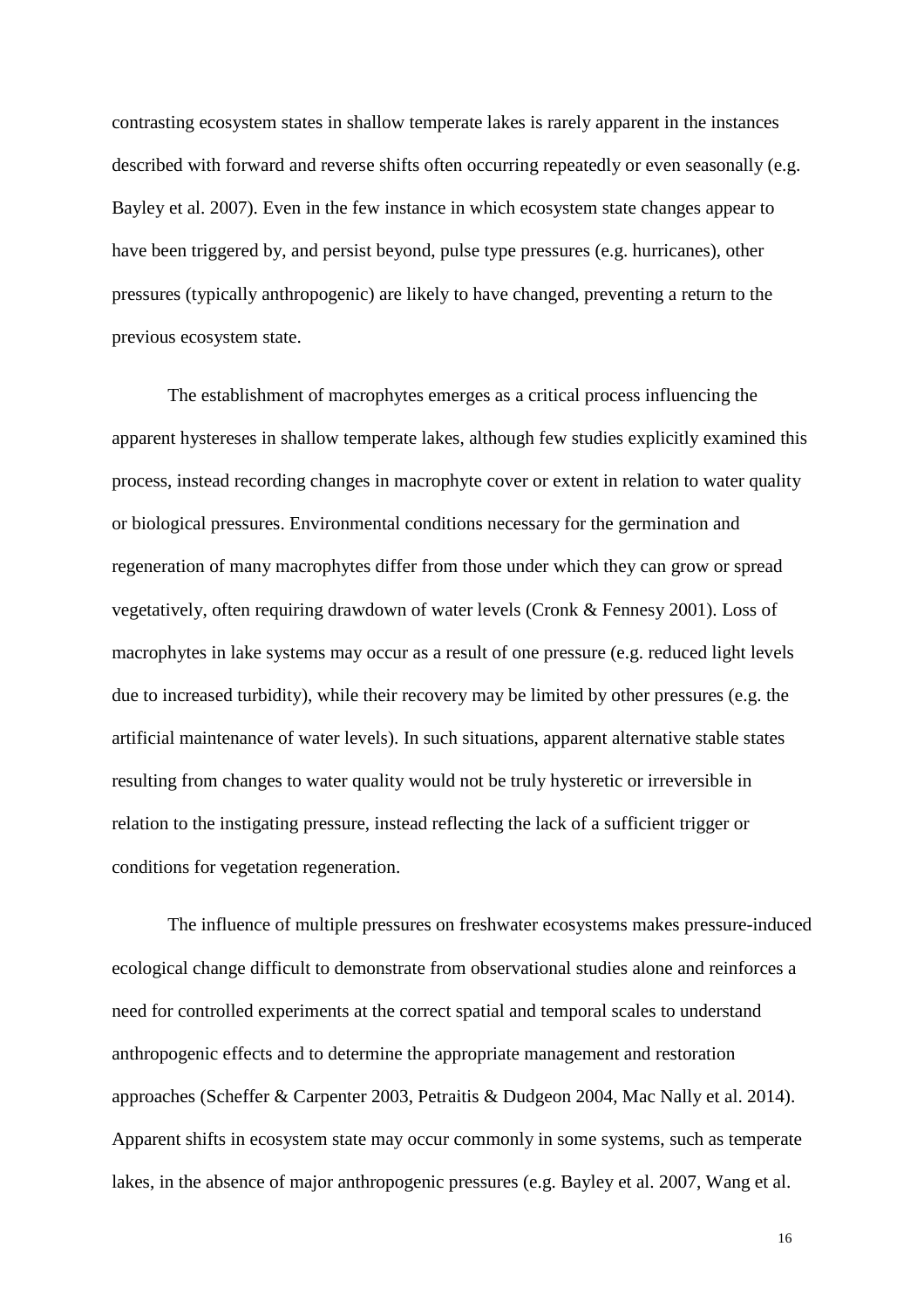2010). In highly modified landscapes (e.g. much of temperate Europe and North America), such naturally varying ecosystems are likely to be subjected to a wide range of anthropogenic pressures, the combined effects of which could prevent or slow down natural cycles of climatically or hydrologically driven variability.

Our assessment highlighted several practical obstacles to empirically demonstrating pressure-induced, non-linear change. In particular, the data collection requirements are substantial; datasets need to have sufficient duration, extent and spatial and temporal resolution to adequately link pressures and ecological responses. Given the complex interaction of multiple pressures in freshwater ecosystems (Ormerod et al. 2010), obtaining data for a satisfactory range of potentially important pressures can also be difficult. Even with sufficiently detailed datasets, statistically demonstrating pressure-induced non-linear ecological change can be impeded by high natural variability of responses and pressures (Thomson et al. 2010, Nicholls 2011). Stark ecological changes are usually unexpected and so data are seldom available for ecological responses and pressures prior to observed changes (Mac Nally et al. 2014).

How long do field-based studies need to be run to provide evidence of non-linear change? The minimum duration of a study depends on the ecological response being considered. If the response is the population dynamics of a focal organism, then one could not expect to make an assessment without having followed the process for at least one generation. Even this duration is likely to be insufficient because extinction debt may mask the loss of long-term viability. In such cases population viability models provide one approach of extrapolating data on reproduction and survival collected over shorter timescales. Other phenomena such as the loss of long-lived macrophyte seed banks or crustacean egg banks may involve periods far in excess of the organism's active life-span or generation length. Thus, the selection of environmental and ecological-response variables and the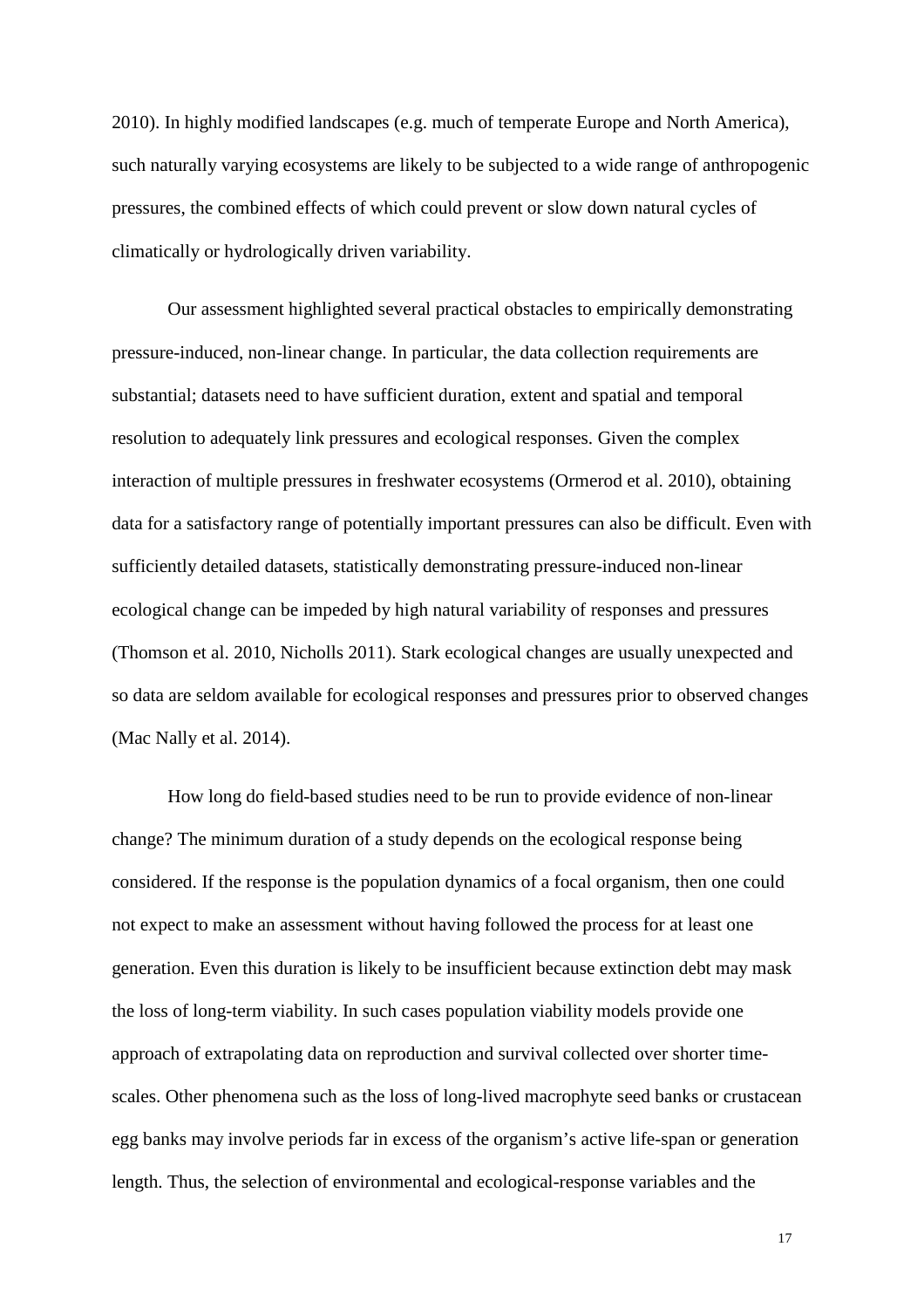duration and temporal resolution of observations must relate to the longevity and life-history of the organism, the probable mechanisms of change (e.g. aquatic vegetation regeneration), and account for seasonal and other natural cycles of variation that may be relevant (e.g. El Niño Southern Oscillation, Pacific Decadal Oscillation).

The theory of regime shifts, ecological thresholds and alternative stable states has struck a chord with the management (and managers) of freshwater ecosystems (e.g. Clements et al. 2010, Carpenter et al. 2011). A degree of ecological inertia and resilience to human pressures are implicit in these concepts, fostering the comforting notion that ecosystems can tolerate or absorb a certain amount of pressure without suffering adverse changes. In situations where detrimental ecological changes have already occurred, this theory implies that great improvements in ecological conditions might be achieved with relatively small reductions in anthropogenic pressures (Mac Nally et al. 2014). However, if gradual, monotonic changes are the norm, then ecological objectives may only be achieved only with reductions in human pressures commensurate to the degree of change desired.

Our finding of scant evidence for pressure-induced non-linear changes in freshwater ecosystems implies that such changes are much rarer than gradual, monotonic changes and high temporal variability. This conclusion differs from the expectation one might draw from the frequency with which terms such as 'alternative stable states' and 'regime shifts' appear in the title and keywords of published papers. While it can be difficult to test for positive biases in the literature (i.e. the tendency to publish only studies that conform to or support a particular hypothesis), our analysis revealed a different problem of falsely associating theoretical constructs with results that do not credibly support them. While these issues have been widely discussed in the broad ecological literature (e.g. see Petraitis 2013), this problem seems increasingly prevalent for freshwater systems, where these concepts have an especially high profile (e.g. Scheffer et al., 1993).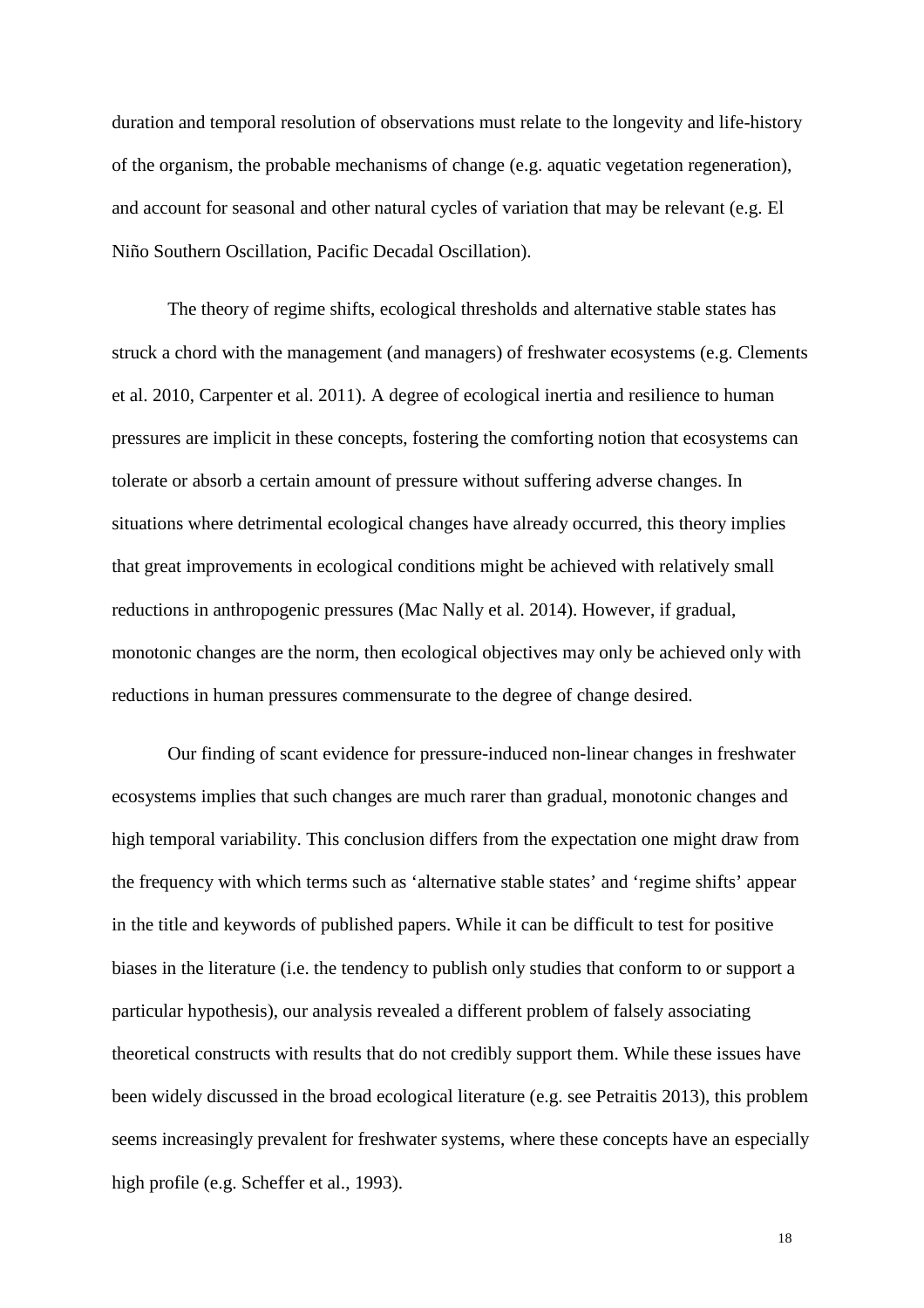The inconsistent and often vague use of terms that we have reviewed does not completely undermine the evidence base for large-scale or rapid ecological change due to natural or anthropogenic processes; we do not dispute that these occur and are responsible for widespread loss of biodiversity and degradation of ecosystems

(Millennium Ecosystem Assessment 2005). Similarly, the capacity of freshwater ecosystems to recover from non-human disturbances (e.g. climatic or hydrological anomalies) may be greatly reduced with increasing anthropogenic pressures (Capon et al. 2013). However, there is a clear need for much greater refinement and more consistent use of nomenclature relating to pressure-induced ecological change in ecosystems to distinguish among gradual, nonlinear, hysteretic and potentially irreversible change (sensu Gordon et al. 2008), and to separate such directed change from stationary but highly variable systems. As the need to document, understand and manage ecological changes grows, so does the requirement for greater rigour in data collection and reporting, especially with respect to its temporal range and resolution and analysis. Analytical methods need to routinely propagate uncertainties in measurements of both response and pressure variables because apparently sharp changes may diminish once uncertainties are accounted for (Mac Nally et al. 2014).

More attention must be paid to the use and potential misuse of ecological theory in trying to predict future ecosystems trajectories. Such issues strengthen the need for long-term ecological monitoring of freshwater systems with data collection protocols firmly grounded in conceptual models. An emphasis is needed on processes and mechanisms of potential change and the measurable quantities that capture relationships between the trajectories of responses and pressures (Mac Nally et al. 2014).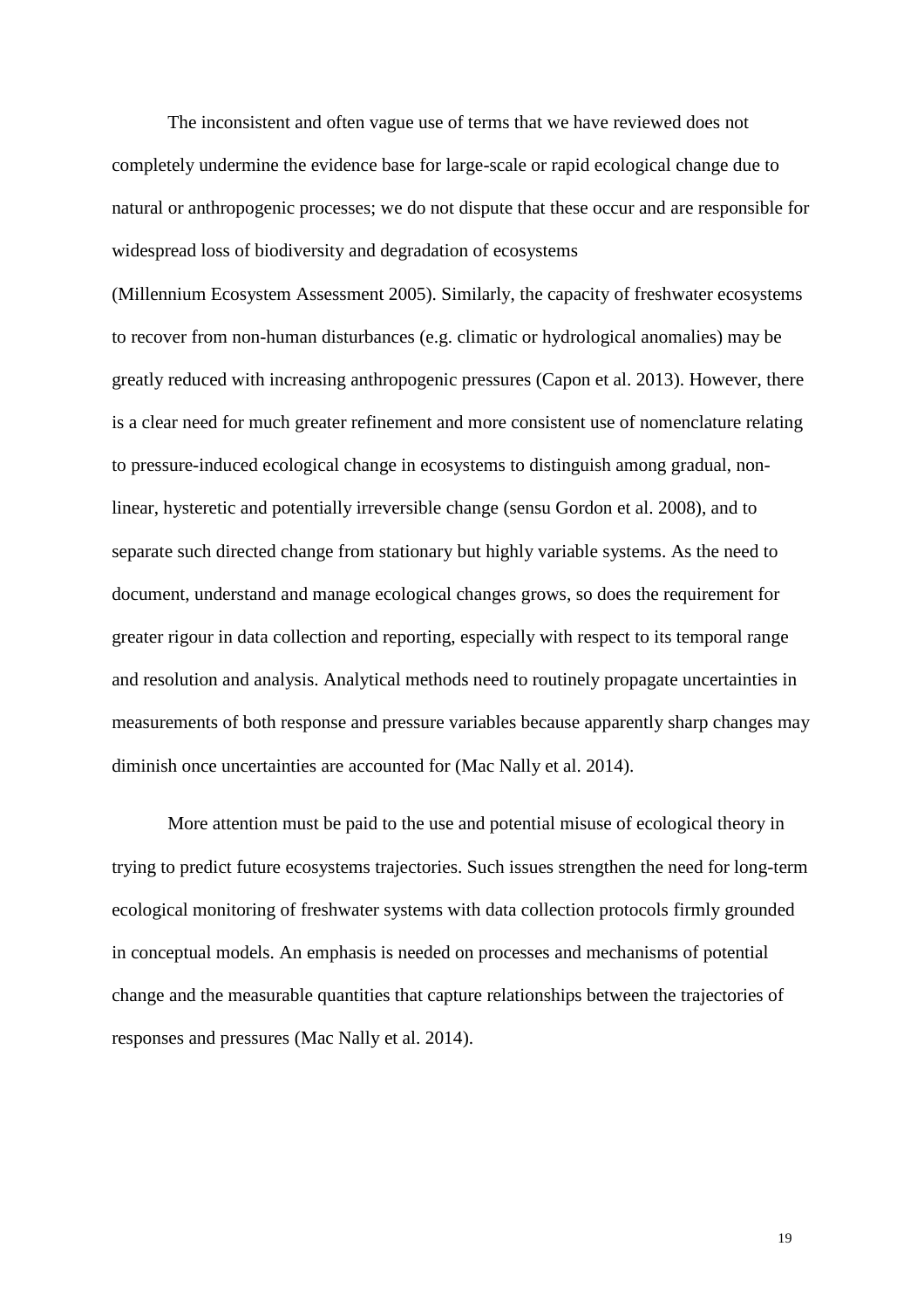## **Acknowledgments**

We are most grateful to the Australian Centre for Ecological Analysis and Synthesis for supporting the working group: *A cup half-full? Thresholds and regime shifts in Australian freshwater systems*. We thank Alison Specht for her encouragement and unquenchable enthusiasm. S.C. was supported by a Griffith University Research Fellowship. R.M. and J.R.T were supported by Australian Research Council Grant DP120100797.

## **Supporting information**

Appendix 1. A list of the 135 papers that we identified in a search of the Thomson-ISI Web of Science.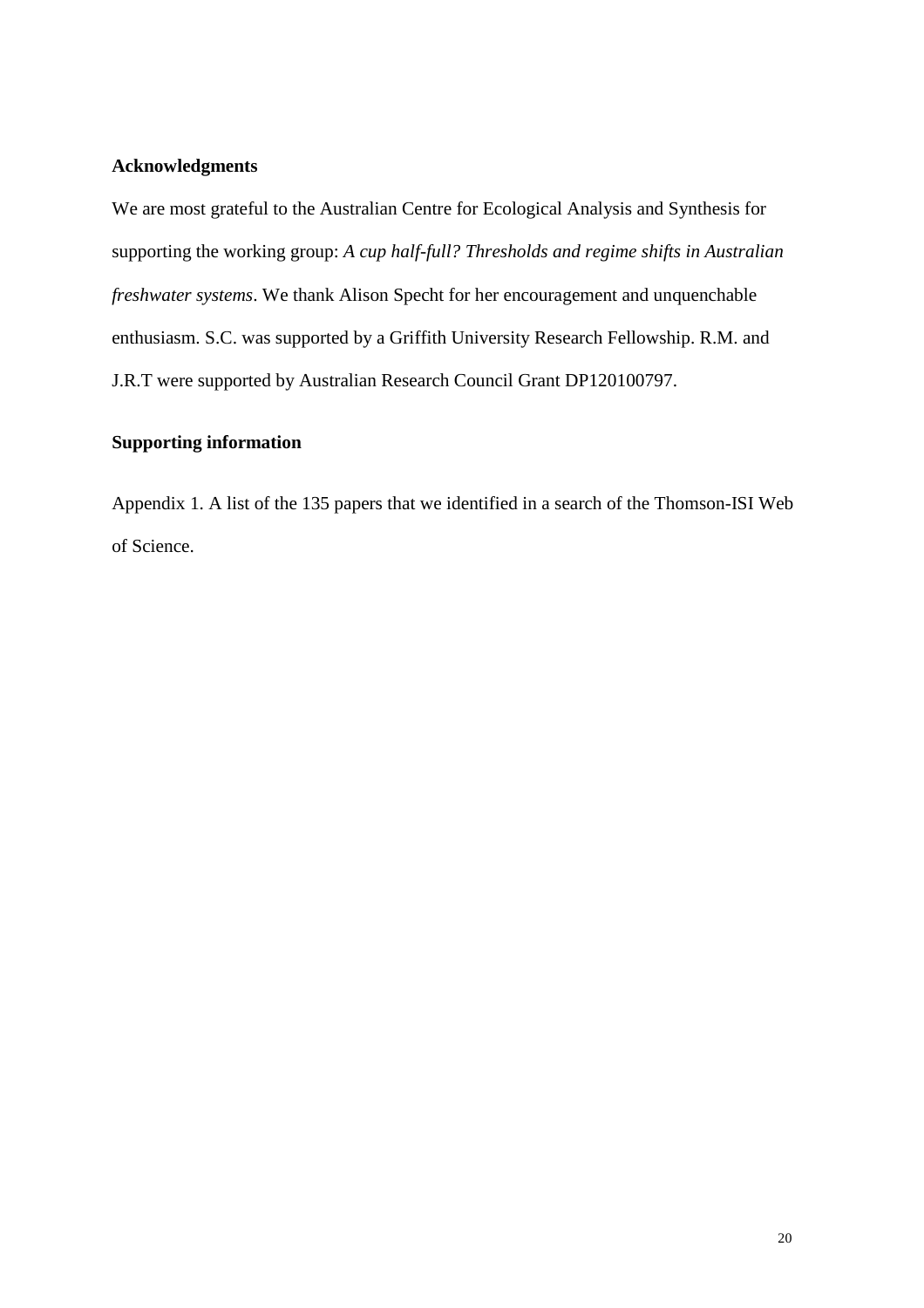#### **References**

- <span id="page-20-0"></span>Bachmann, R. W., Hoyer, M. V. and Canfield Jr, D. E. (1999) The restoration of Lake Apopka in relation to alternative stable states. *Hydrobiologia* 394: 219-232.
- Bayley, S. E., Creed, I. F., Sass, G. Z. and Wong, A. S. (2007) Frequent regime shifts in trophic states in shallow lakes on the Boreal Plain: Alternative" unstable" states? *Limnology and Oceanography* 52: 2002-2012.
- Bertness, M. D., Trussell, G. C., Ewanchuk, P. J. and Silliman, B. R. (2002) Do alternate stable community states exist in the Gulf of Maine rocky intertidal zone? *Ecology* 83: 3434-3448.
- Blindw, I., Andersson, G., Hargeby, A., Johansson, S. (1993) Long-term pattern of alternative stable states in two shallow eutrophic lakes. *Freshwater Biology* 30: 159- 167.
- Brock, W. A., & Carpenter, S. R. (2006) Variance as a leading indicator of regime shift in ecosystem services. *Ecology and Society* 11: 9.
- Capon, S. J., Chambers, L. E., Mac Nally, R., Naiman, R. J., Davies, P., Marshall, N., Pittock, J.,Reid, M., Capon, T., Douglas, M., Catford, J., Baldwin, D.S., Stewardson, M., Roberts, J., Parsons, M. and Williams, S.E. (2013) Riparian Ecosystems in the 21st Century: Hotspots for Climate Change Adaptation? *Ecosystems* (16): 359-381.
- Capon, S. J. and Bunn, S. E. (2015). Chapter 3. Assessing climate change risks and prioritising adaptation options using a water ecosystem services approach. In *Water Ecosystem Services*, Cambridge University Press, Cambridge.
- Carpenter, S. R. (2003) Regime shifts in lake ecosystems: pattern and variation. International Ecology Institute, Oldendorf/Luhe.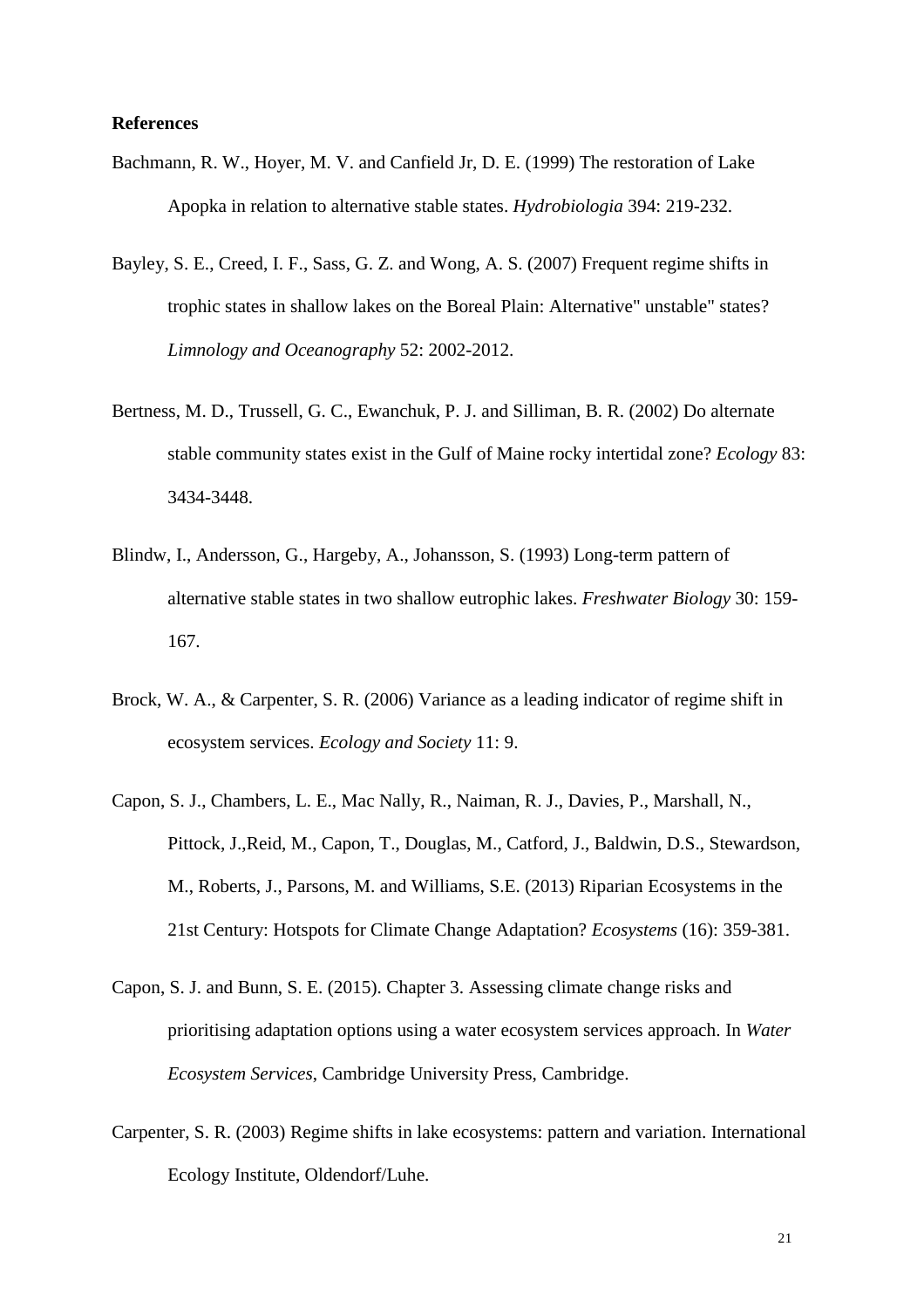Carpenter, S. R., Cole, J. J., Pace, M. L., Batt, R., Brock, W. A., Cline, T., Coloso, J., Hodgson, J. R., Kitchell, J. F., Seekell, D. A. and Weidel, B. (2011). Early warnings of regime shifts: a whole-ecosystem experiment. *Science* 332: 1079-1082.

<span id="page-21-0"></span>Clements, W. H., Vieira, N. K. M. and Sonderegger, D. L. (2010) Use of ecological

- thresholds to assess recovery in lotic ecosystems. *Journal of the North American Benthological Society* 29: 1017-1023.
- Connell, J. H. and Sousa, W. P. (1983) On the evidence needed to judge ecological stability or persistence. *The American Naturalist* 121: 789-824.
- Cronk, J.K. and Fennessy, M. S. (2001) *Wetland Plants: Biology and Ecology.* CRC Press/Lewis Publishers. Boca Raton, FL. 440 pages.
- Gordon, L. J., Peterson, G. D. and Bennett, E. M. (2008) Agricultural modifications of hydrological flows create ecological surprises. *Trends in Ecology and Evolution* 23: 211-219.
- Groffman, P. M., Baron, J. S., Blett, T., Gold, A. J., Goodman, I., Gunderson, L. H., Levinson, B. N., Palmer, M. A., Paerl, H. W., Peterson, G. D., Poff, N. L., Rejeski, D. W., Reynolds, J. F., Turner, M. G., Weathers, K. C. and Wiens, J. (2006) Ecological thresholds: the key to successful environmental management or an important concept with no practical application? *Ecosystems* 9:1-13.
- Harrison, G.W. (1979) Stability under environmental stress: resistance, resilience, persistence, and variability. *The American Naturalist* 113: 659–669.
- Holling, C. S., Schindler, D. W., Walker, B. W. and Roughgarden, J. (1995) Biodiversity in the functioning of ecosystems: an ecological synthesis. In *Biodiversity Loss:*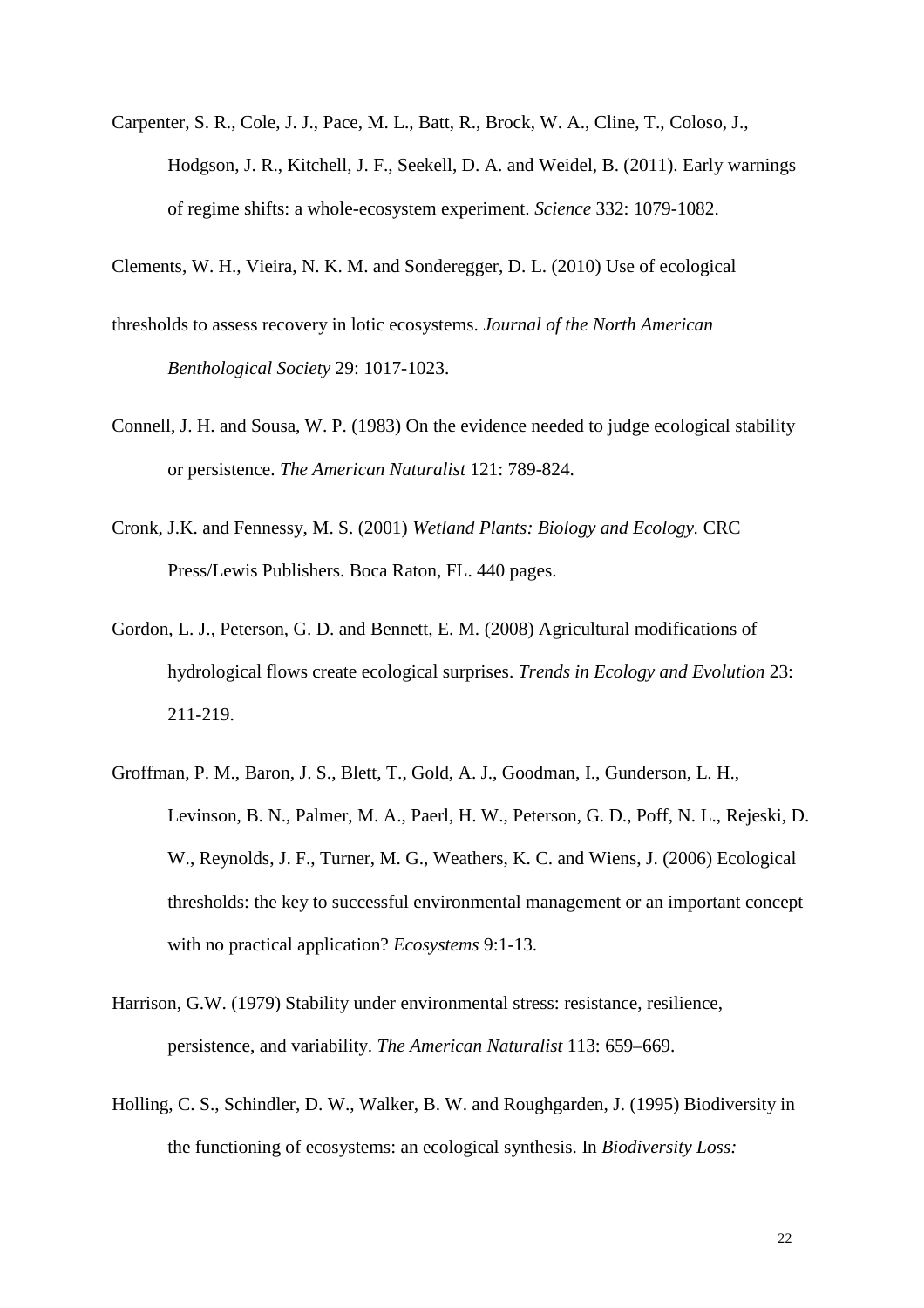*Economic and ecological Issues*. (Ed. C. Perrigs and K. Maler) Cambridge University Press, Cambridge. Pp. 44-83.

- Holling, C. S. (1973). Resilience and stability of ecological systems. *Annual Review of Ecology and Systematics*, 1-23.
- Lees, K., Pitois, S., Scott, C., Frid, C. and Mackinson, S. (2006). Characterizing regime shifts in the marine environment. *Fish and Fisheries* 7: 104-127.
- Lindenmayer, D. B., Hobbs, R. J., Likens, G. E., Krebs, C. J. and Banks, S. C. (2011). Newly discovered landscape traps produce regime shifts in wet forests. PNAS 108: 15887- 15891.
- Mac Nally, R., Albano, C. and Fleishman, E. (2014) A scrutiny of the evidence for pressureinduced state shifts in estuarine and nearshore ecosystems. *Austral Ecology* 39: 898- 906.
- Millennium Ecosystem Assessment (2005) Millennium Ecosystem Assessment Findings. Millennium Ecosystem Assessment.
- Nicholls, K. H. (2011) Detection of regime shifts in multi-species communities: the Bay of Quinte phytoplankton example. *Methods in Ecology and Evolution* 2: 416-426.
- Nicholls, K. H., Hoyle, J. A., Johannsson, O. E. and Dermott, R. (2011) A biological regime shift in the Bay of Quinte ecosystem (Lake Ontario) associated with the establishment of invasive dreissenid mussels. *Journal of Great Lakes Research* 37: 310-317.
- Ormerod S. J., Dobson M., Hildrew, A. G. and Townsend, C. R. (2010) Multiple stressors in freshwater ecosystems. *Freshwater Biology* 55: 1–4.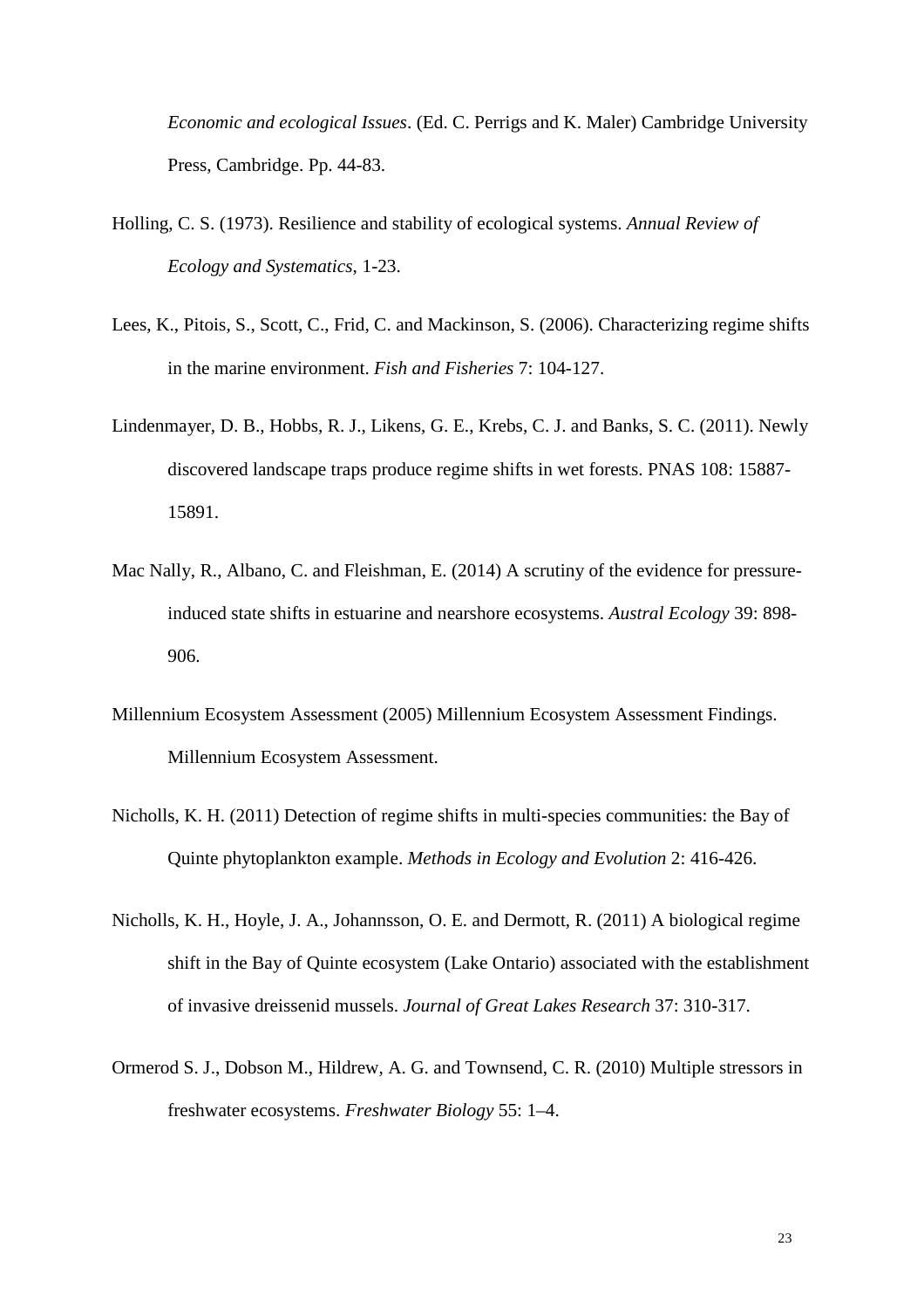- Peterson, C. H. (1984) Does a rigorous criterion for environmental identity preclude the existence of multiple stable points? *The American Naturalist* 124: 127-133.
- Petraitis, P. (2013) *Multiple Stable States in Natural Ecosystems*. Oxford University Press, Oxford.
- Petraitis, P. S. and Dudgeon, S. R. (2004) Detection of alternative stable states in marine communities. *Journal of Experimental Marine Biology and Ecology* 300: 343- 371.
- Rip, W. J., Rawee, N., de Jong, A. (2006) Alternation between clear, high-vegetation and turbid, low-vegetation states in a shallow lake: the role of birds. *Aquatic Botany* 85: 184-190.
- Scheffer, M., Hosper, S. H., Meijer, M. L., Moss, B., & Jeppesen, E. (1993) Alternative equilibria in shallow lakes. *Trends in Ecology & Evolution* 8: 275-279.

Scheffer, M. (1998) Ecology of Shallow Lakes. Chapman and Hall, London.

- Scheffer, M., Carpenter, S., Foley, J. A., Folke, C. and Walker, B. (2001) Catastrophic shifts in ecosystems. *Nature* 413: 591-596.
- Scheffer, M., Straile, D., van Nes, E. H., and Hosper, H. (2001) Climatic warming causes regime shifts in lake food webs. *Limnology and Oceanography* 46: 1780-1783.
- Scheffer, M. and Carpenter, S. R. (2003) Catastrophic regime shifts in ecosystems: linking theory to observation. *Trends in Ecology and Evolution* 18: 648-656.
- Scheffer, M., Hosper, S. H., Meijera, M. L., Moss, B. and Jeppesen, E. (1993) Alternative equilibria in shallow lakes. *Trends in Ecology and Evolution* 8: 275–279.
- Spencer, M., Birchenough, S. N. R., Mieszkowska, N., Robinson, L. A., Simpson, S. D., Burrows, M. T., Capasso, E., Cleall-Harding, P., Crummy, J., Duck, C., Eloire, D.,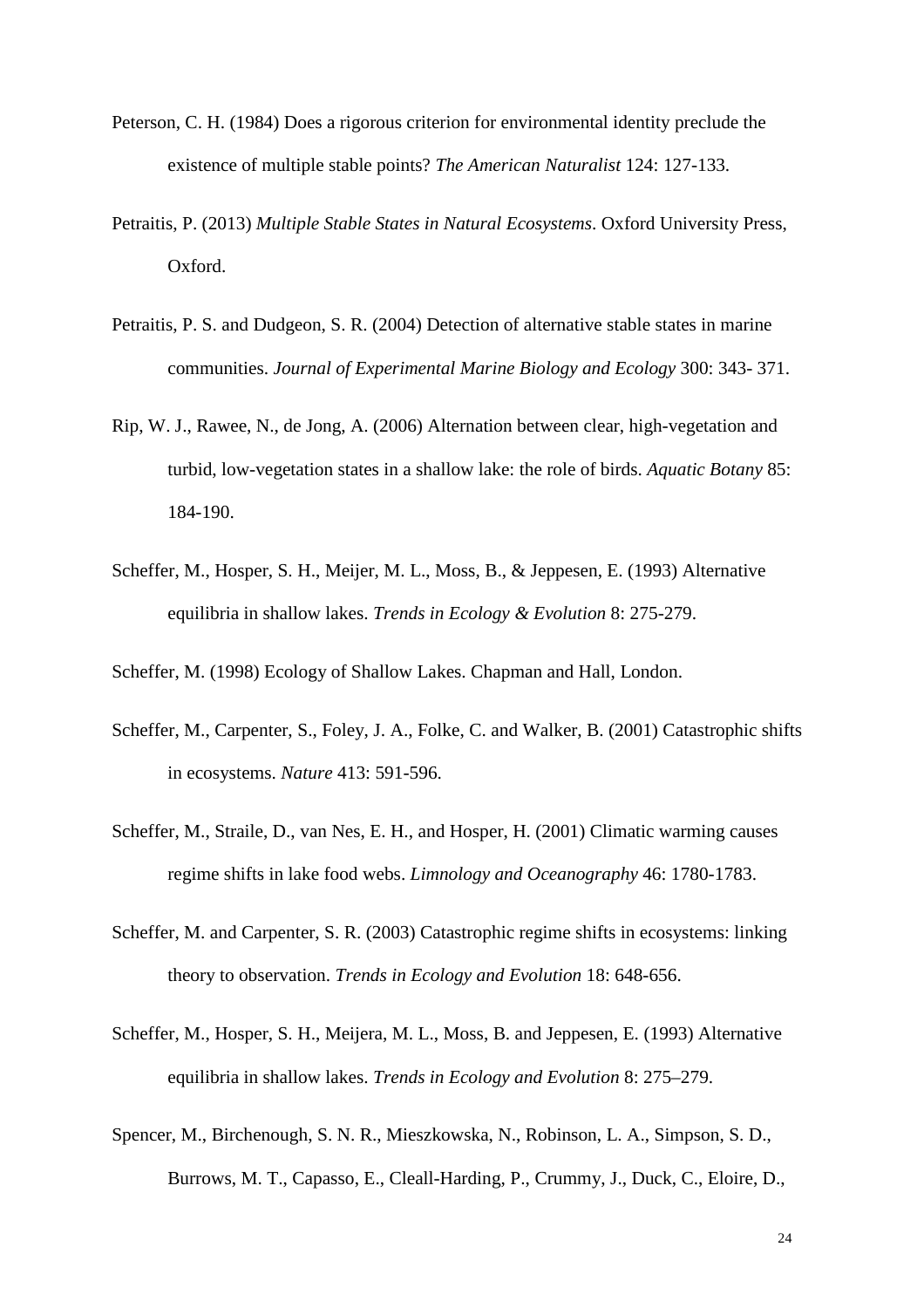Frost, M., Hall, A.J., Hawkins, S. J., Johns, D. G., Sims, D. W., Smyth, T. J. and Frid, C. L. J. (2011) Temporal change in UK marine communities: trends or regime shifts? *Marine Ecology* 32(s1): 10-24.

- Tátrai, I., Boros, G., György, Á. I., Mátyás, K., Korponai, J., Pomogyi, P., Havasi, M. and Kucserka, T. (2009) Abrupt shift from clear to turbid state in a shallow eutrophic, biomanipulated lake. *Hydrobiologia* 620: 149-161.
- Thomson J. R., Kimmerer W., Brown L., R., Newman, K. B., Mac Nally, R. M., Bennett, W. A., Feyrer, F and Fleishman, E. (2010) Bayesian change-point analysis of temporal patterns in fish abundances in the upper San Francisco estuary. *Ecological Applications* 20: 1431–48.
- Vörösmarty, C. J., McIntyre, P. B., Gessner, M. O., Dudgeon, D., Prusevich, A., Green, P., Glidden, S., Bunn, S. E., Sullivan, C. A., Reidy Liermann, C. and Davies, P. M. (2010) Global threats to human water security and river biodiversity. *Nature* 467: 555-561.
- Walker, B., Abel, N. , Anderies, J. M. and Ryan, P. (2009) Resilience, adaptability and transformability in the Goulburn-Broken Catchment, Australia. *Ecology and Society* 14: 12.
- Wan, Y. C., Wang, Z. C., Wu, W. J., Hu, M. M., Wang, Z., Xu, A. H., Li, G. B., Liu, Y. D. (2010) Seasonal regime shift of an alternative-state Lake Xingyun, China. *Fresenius Environmental Bulletin* 19: 1474-1485.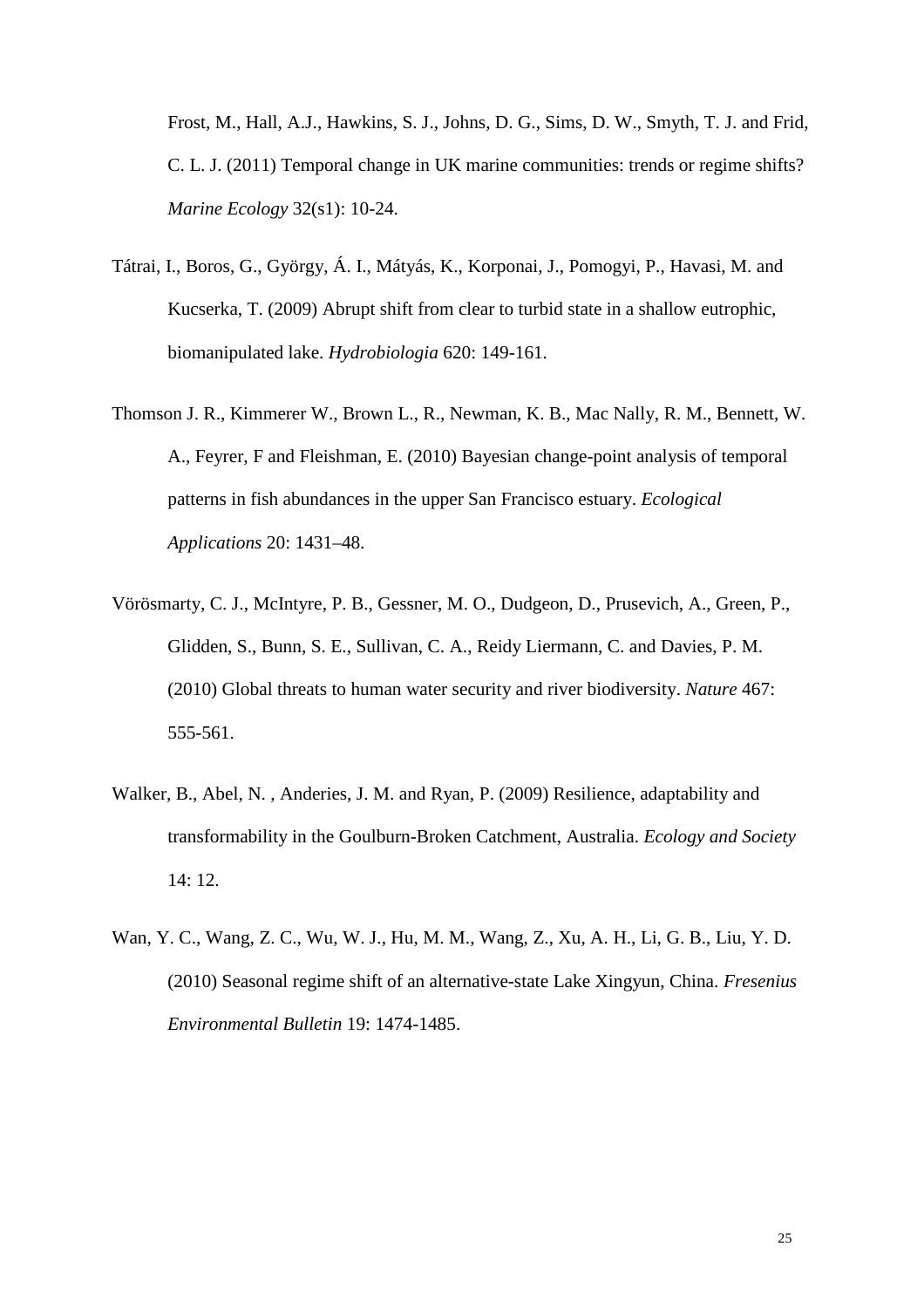| Citation                         | Description                                                                                                                 | Ecological system(s)         | Findings                                                                                                                                                                                                                                                               |
|----------------------------------|-----------------------------------------------------------------------------------------------------------------------------|------------------------------|------------------------------------------------------------------------------------------------------------------------------------------------------------------------------------------------------------------------------------------------------------------------|
| Connell &<br>Sousa (1983)        | Review of instances<br>cited by theoretical<br>papers                                                                       | Range                        | Instances reviewed all found to have at least one of following<br>shortcomings: 1.) physical environment differs between alternative<br>states, 2.) alternative states persist only when artificial controls<br>(pressures) maintained, 3.) evidence simply inadequate |
| Petraitis &<br>Dudgeon<br>(2004) | Assessment of<br>published experiments<br>against Peterson's<br>(1984) criteria                                             | Marine                       | Limited evidence found for alternative stable states due to lack of<br>experimental studies in coral reefs, rocky intertidal shores and soft<br>sediment habitats<br>Kelp forests and coralline barrens meet criteria for alternative<br>stable states                 |
| Lees et al.<br>(2006)            | Assessment of case<br>studies against defining<br>criteria (N.B. lacking)<br>criteria for stability or<br>self-maintenance) | Marine                       | Regime shifts identified but not demonstrated to be pressure-<br>induced or stable                                                                                                                                                                                     |
| Spencer et al.<br>(2011)         | Regime shift detection<br>analysis of over 300<br>biological time series                                                    | Marine                       | Apparent regime shifts determined to be artefacts of temporal<br>trends rather than true regime shifts                                                                                                                                                                 |
| Mac Nally et<br>al. (2014)       | Literature review                                                                                                           | Estuarine and near-<br>shore | Most instances reviewed lacked evidence of 'stark' ecological<br>changes with most drawing on space for time substitutions rather<br>than time-series data. Eight instances identified with compelling<br>evidence of stark changes.                                   |

Table 1. Summary of papers examining evidence for ecological regime shifts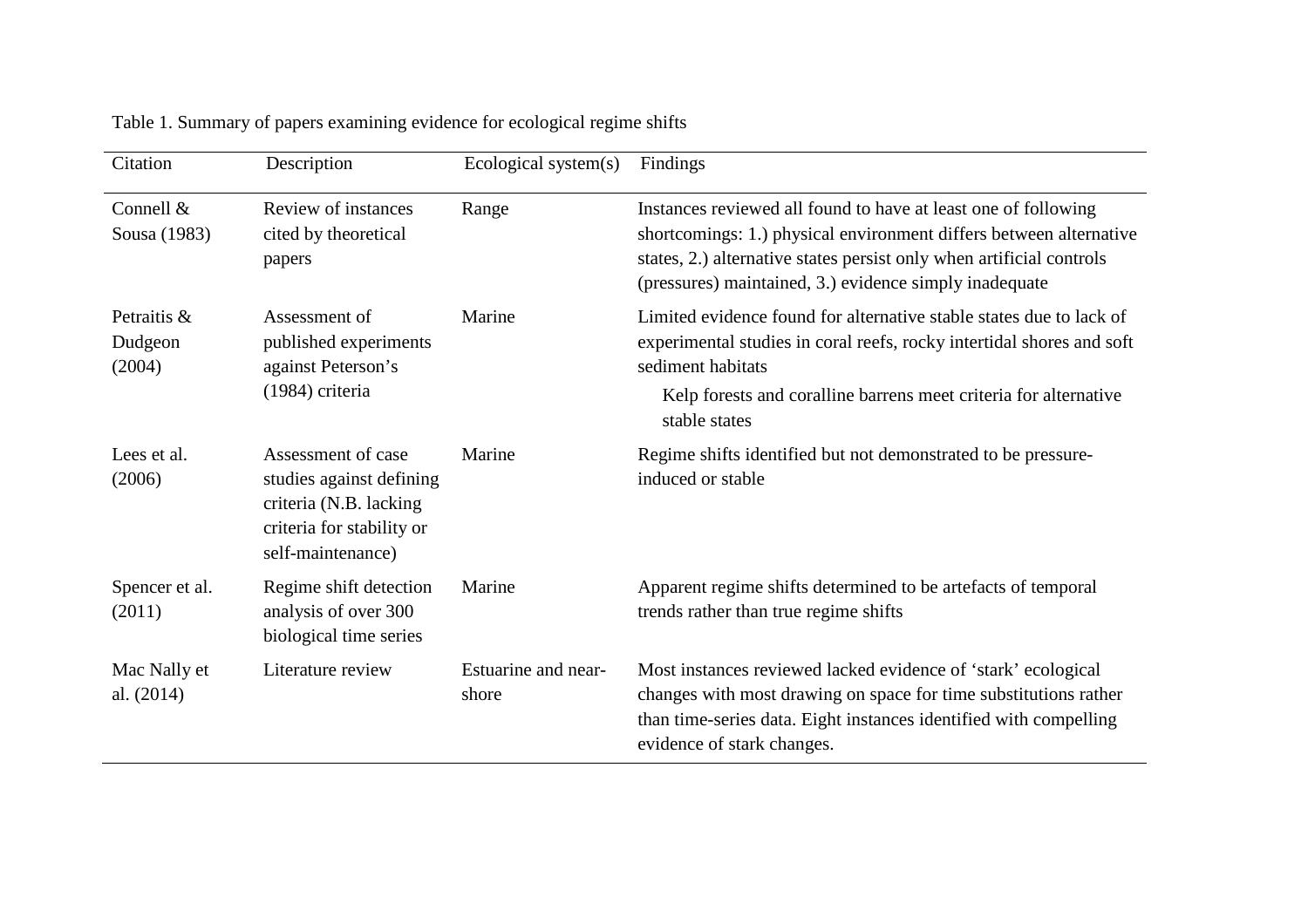Table 2. Definitions of terms in our analysis of change in ecosystem states (adapted from Mac Nally et al. 2014).

| Term                                     | Definition                                                                                                                                                                                                                                                                                                                                      |
|------------------------------------------|-------------------------------------------------------------------------------------------------------------------------------------------------------------------------------------------------------------------------------------------------------------------------------------------------------------------------------------------------|
| Ecological response                      | A time series of values of an individual component of<br>ecosystem state, such as the abundance of a taxon or a rate<br>of an ecological process (e.g., primary production).                                                                                                                                                                    |
| Ecosystem state                          | A numerical description of an ecosystem that includes one or<br>more ecological responses, such as relative abundances of<br>plankton species or primary productivity. This definition<br>does not imply that the ecosystem state is equilibrial or<br>stationary; rather, ecosystem state is a time-varying vector<br>of ecological responses. |
| Pressure                                 | A perturbation, typically human-induced, that affects an<br>ecosystem state or ecological response and that may be<br>transient (a pulse), persistent (a press), or monotonically<br>changing in magnitude (ramping) over time.                                                                                                                 |
| Driver                                   | A spatially and temporally extensive source of change,<br>typically anthropogenic, that may induce multiple<br>pressures. For example, anthropogenic climate change<br>produces multiple pressures such as increases in<br>temperature or frequencies of storm events and<br>exacerbation of droughts.                                          |
| Ecological threshold                     | The value of a pressure at which small pressure changes<br>induce a disproportionate change in an ecological response<br>or ecosystem state.                                                                                                                                                                                                    |
| Tipping point                            | An ecological threshold beyond which a former ecosystem<br>state cannot be regained even when the pressure is<br>released and restoration actions (e.g., provision of<br>propagules) are undertaken. Synonymous with irreversible<br>change.                                                                                                    |
| Multiple or alternative stable<br>states | Ecosystem states before and after a tipping point, often held<br>to be maintained by feedback mechanisms (Scheffer et al.,<br>1993; Gordon et al., 2008).                                                                                                                                                                                       |
| Regime shift                             | The process whereby an ecosystem changes from one<br>alternative stable state to another.                                                                                                                                                                                                                                                       |

Table 3. Criteria used to assess studies for evidence of regime shifts or multiple stable states.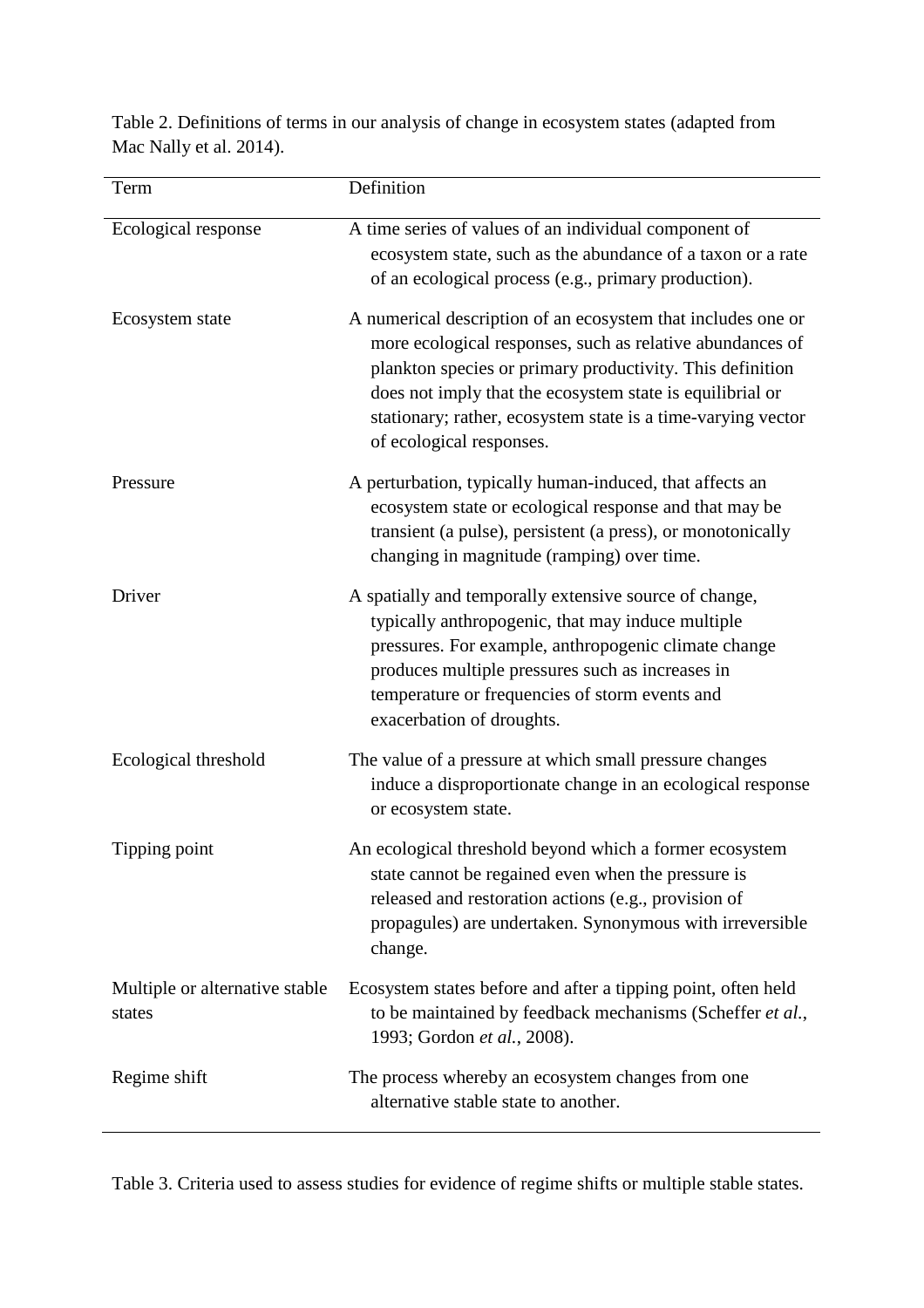| Criterion                                                                                          | Rationale                                                                                                                                                        | Reference(s)                                                                           |
|----------------------------------------------------------------------------------------------------|------------------------------------------------------------------------------------------------------------------------------------------------------------------|----------------------------------------------------------------------------------------|
| 1. Is not a purely theoretical or<br>modelling study (Peterson's<br>criteria)                      | Does not provide<br>empirical evidence                                                                                                                           | Peterson (1984),<br>Petraitis (2013),<br>Mac Nally et al.<br>(2014)                    |
| 2. Is not a field or ex situ<br>small-scale or short-term<br>experiment (Peterson's<br>criteria)   | Cannot account for natural<br>variability                                                                                                                        | Peterson (1984),<br>Anderson et al.<br>(2009), Petraitis<br>(2013)                     |
| 3. Is not a space-for-time<br>substitution (Peterson's<br>criteria)                                | Cannot account for spatial<br>differences in<br>environmental<br>conditions                                                                                      | Peterson (1984),<br>Petraitis (2013)                                                   |
| 4. Is not based on a paleo-<br>ecological time series<br>(Peterson's criteria)                     | Different temporal<br>context, poor resolution<br>of drivers, mechanisms<br>and timescales of<br>change                                                          | Petraitis (2013)                                                                       |
| 5. Time series sufficiently long<br>to detect change points and<br>distinguish natural variability | Needs to be longer than<br>generation time of<br>target taxa                                                                                                     | Peterson (1984),<br>Anderson et al.<br>(2009), Nicholls<br>(2011), Petraitis<br>(2013) |
| 6. Presents corresponding time<br>series for pressures and<br>ecological responses                 | Pressure-induced change<br>cannot otherwise be<br>demonstrated nor<br>potential mechanisms<br>posited                                                            | Thomson et al. $(2010)$ ,<br>Mac Nally et al.<br>(2014)                                |
| 7. Implicated pressure follows<br>a pulse trajectory                                               | Hysteretic or non-linear<br>change in ecological<br>response or ecosystem<br>state cannot be<br>demonstrated if press<br>or ramp type pressures<br>still persist | Petraitis (2013)                                                                       |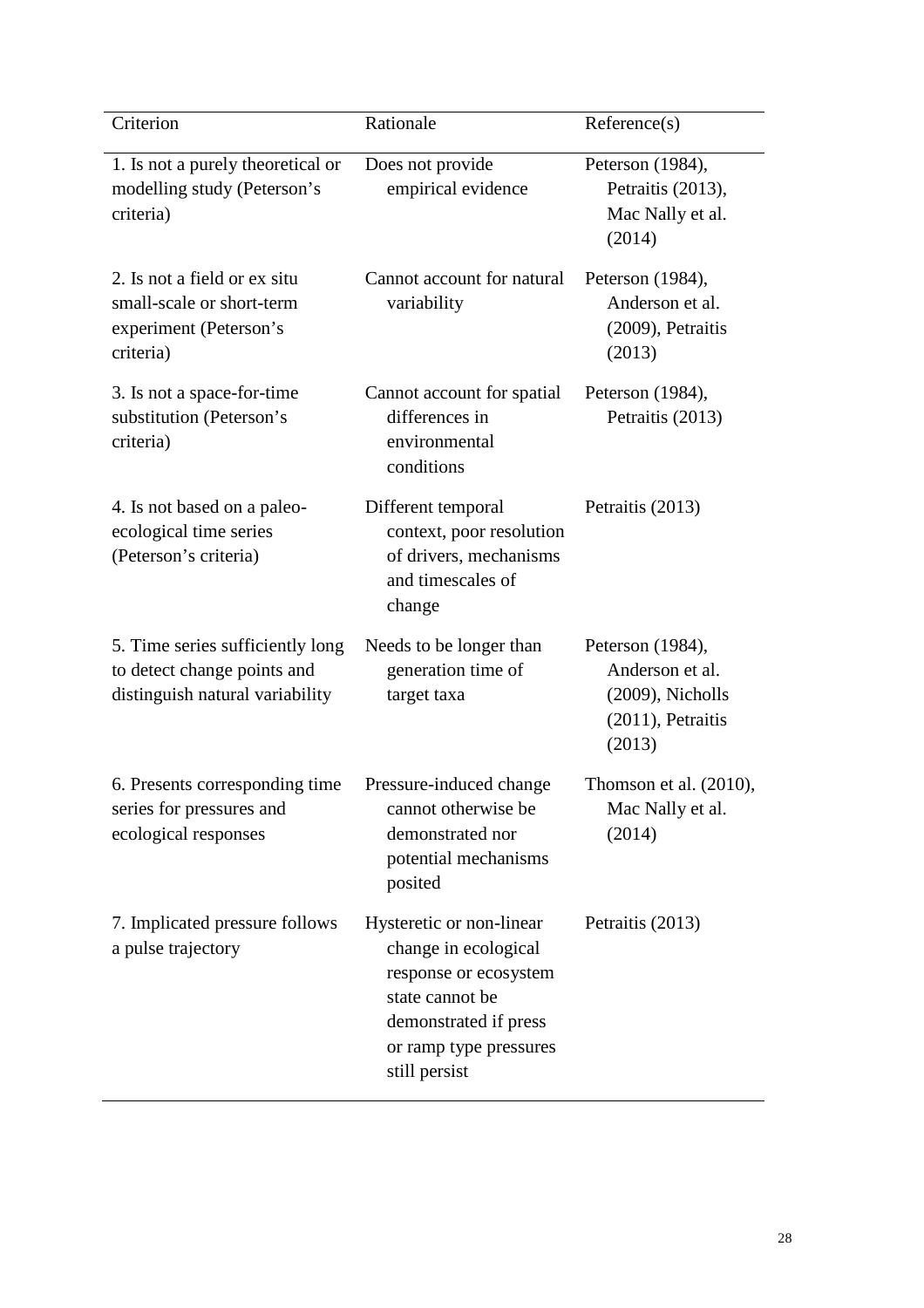Table 4. Shortlisted papers potentially presenting evidence of non-linear, pressure-induced ecological change in freshwater ecosystems. Key to columns: Data type: o = observed, e = experimental; Satisfies Peterson's criteria?: Numbers in brackets indicate main reasons for assessment: (1) space-for-time substitution study, (2) short-term experimental study and (3) insufficient presentation of data (Peterson 1984); Pressure trajectory:  $pr = press$ ,  $pu = pulse$ ,  $r = ramp$  (N.B. not applicable for space-for-time substitution studies); Ecological change type described:  $NV =$ natural variability, G = gradual, N = non-linear, H = hysteresis,  $I =$  irreversible.

| Author(s)                                                                                                                                                                                                                      | Data type    | Peterson<br>criteria?<br><b>Satisfies</b> | trajectory<br>Pressure | considered?<br>Feedbacks | change type<br>Ecological<br>ribed |
|--------------------------------------------------------------------------------------------------------------------------------------------------------------------------------------------------------------------------------|--------------|-------------------------------------------|------------------------|--------------------------|------------------------------------|
| Bachmann, RW, Hoyer, MV, Canfield, DE (1999) The restoration of Lake Apopka in relation to alternative stable states.<br>Hydrobiologia 394: 219-232.                                                                           | $\mathbf 0$  |                                           | pr                     | yes                      | N, H                               |
| Baker, ME, King RS (2010) A new method for detecting and interpreting biodiversity and ecological community<br>thresholds. Methods in Ecology & Evolution 1: 25-37.                                                            | $\mathbf{O}$ | no(1)                                     | N/A                    | no                       | N                                  |
| Bayley, SE, Creed, IF, Sass, GZ, Wong, AS (2007) Frequent regime shifts in trophic states in shallow lakes on the Boreal<br>Plain: Alternative "unstable" states? Limnology & Oceanography 52: 2002-2012.                      | $\mathbf 0$  |                                           | pu                     | no                       | N                                  |
| Bayley, SE, Prather, CM (2003) Do wetland lakes exhibit alternative stable states? Submersed aquatic vegetation and<br>chlorophyll in western boreal shallow lakes. <i>Limnology &amp; Oceanography 48: 2335-2345</i>          | $\mathbf{O}$ | no(1)                                     | N/A                    | no                       | N                                  |
| Black RW, Moran PW, Frankforter JD (2011) Response of algal metrics to nutrients and physical factors and identification<br>of nutrient thresholds in agricultural streams. Environmental Monitoring & Assessment 175: 397-417 | $\mathbf{O}$ | no(1)                                     | N/A                    | N/A                      | N                                  |
| Blindow, I, Andersson, G, Hargeby, A, Johansson, S. (1993) Long-term pattern of alternative stable states in two shallow<br>eutrophic lakes. Freshwater Biology 30: 159-167                                                    | $\mathbf 0$  |                                           | $\mathbf r$            | yes                      | N, H                               |
| Brenden TO, Wang L, Su Z (2008) Quantitative identification of disturbance thresholds in support of aquatic resource<br>management. Environmental Management 42: 821-832.                                                      | $\mathbf{o}$ | no(1)                                     | N/A                    | no                       | N                                  |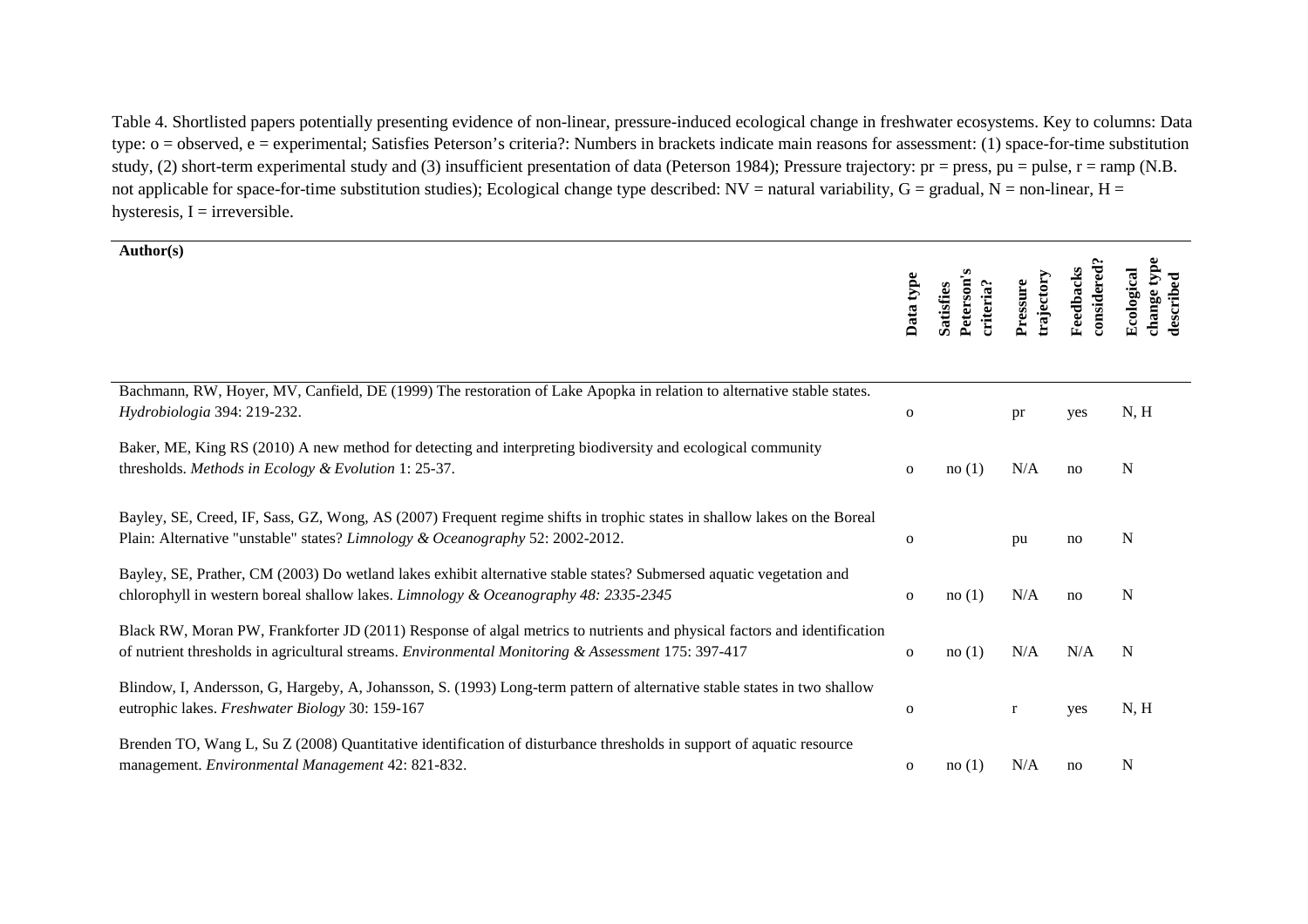| Carpenter, SR, Cole, JJ, Pace, ML, Batt, R, Brock, WA, Cline, T, Coloso, J, Hodgson, JR, Kitchell, JF, Seekell, DA,<br>Smith, L, Weidel, B (2011) Early warnings of regime shifts: a whole-ecosystem experiment. Science 332: 1079-1082                                                                        | e                  |       | $\mathbf{r}$ | yes | N            |
|----------------------------------------------------------------------------------------------------------------------------------------------------------------------------------------------------------------------------------------------------------------------------------------------------------------|--------------------|-------|--------------|-----|--------------|
| Clements WH, Vieira NKM, Sonderegger DL (2010) Use of ecological thresholds to assess recovery in lotic ecosystems.<br>Journal of the North American Benthological Society 29: 1017-1023.                                                                                                                      | $\mathbf{O}$       |       | pr, r        | no  | N            |
| Connelly, S, Pringle, CM, Bixby, RJ, Brenes, R, Whiles, MR, Lips, KR, Kilham, S, Huryn, AD (2008) Changes in stream<br>primary producer communities resulting from large-scale catastrophic amphibian declines: can small-scale experiments<br>predict effects of tadpole loss?. Ecosystems 11: 1262-1276.     | ${\bf O}$          |       | pr           | no  | $\mathbf{I}$ |
| Cuffney TF, Qian SS, Brightbill RA, May JT, Waite IR (2010) Responses of benthic macroinvertebrates to environmental<br>changes associated with urbanization in nine metropolitan areas. <i>Ecological Applications</i> 20: 1384-1401                                                                          | $\mathbf{O}$       | no(1) | N/A          | no  | G            |
| Dermott, R (2001) Sudden disappearance of the amphipod Diporeia from Eastern Lake Ontario, 1993-1995. Journal of<br>Great Lakes Research 27: 423-433.                                                                                                                                                          | $\mathbf{O}$       |       | N/A          | no  | G            |
| Dokulil, MT, Donabaum, K, Teubner, K (2007) Modifications in phytoplankton size structure by environmental<br>constraints induced by regime shifts in an urban lake. Hydrobiologia 578: 59-63                                                                                                                  | e,<br>$\mathbf{O}$ |       | pu, pr       | no  | ${\bf N}$    |
| Elmer, WH, Robertson, CL, Useman, S, Schneider, RL, O'Donnell, K, O'Donnell, K (2007) Fusarium species associated<br>with declining Spartina spp. in areas affected by sudden wetland dieback. Phytopathology 97: S178                                                                                         | $\mathbf 0$        | no(3) | pr           | no  | N            |
| Grenier M, Lavoie I, Rousseau AN, Campeau S (2010) Defining ecological thresholds to determine class boundaries in a<br>bioassessment tool: The case of the Eastern Canadian Diatom Index (IDEC). Ecological Indicators 10: 980-989.                                                                           | $\mathbf{o}$       | no(1) | N/A          | no  | N            |
| Hart, RC (2001) Two calanoids, two lakes, and a decade or two. An updated record and evaluation of occurrence and<br>periodicity of Tropodiaptomus spectabilis and Metadiaptomus meridianus (Copepoda: Calanoida), and alternative stable<br>states in two cascading impoundments. Hydrobiologia 453: 269-283. | $\mathbf 0$        |       | pr           | yes | G, N         |
| Heffernan, JB (2008) Wetlands as an alternative stable state in desert streams. Ecology 89: 1261-1271.                                                                                                                                                                                                         | ${\bf O}$          |       | pu           | yes | N, H         |
| Heffernan, JB, Sponseller, RA, Fisher, SG (2008) Consequences of a biogeomorphic regime shift for the hyporheic zone<br>of a Sonoran Desert stream. Journal of the North American Benthological Society 53: 1954-1968.                                                                                         | $\mathbf 0$        | no(1) | N/A          | yes | N, H         |
| King RS, Baker ME (2010) Considerations for analyzing ecological community thresholds in response to anthropogenic<br>environmental gradients. Journal of the North American Benthological Society 29: 998-1008.                                                                                               | $\mathbf 0$        | no(1) | N/A          | no  | N, H         |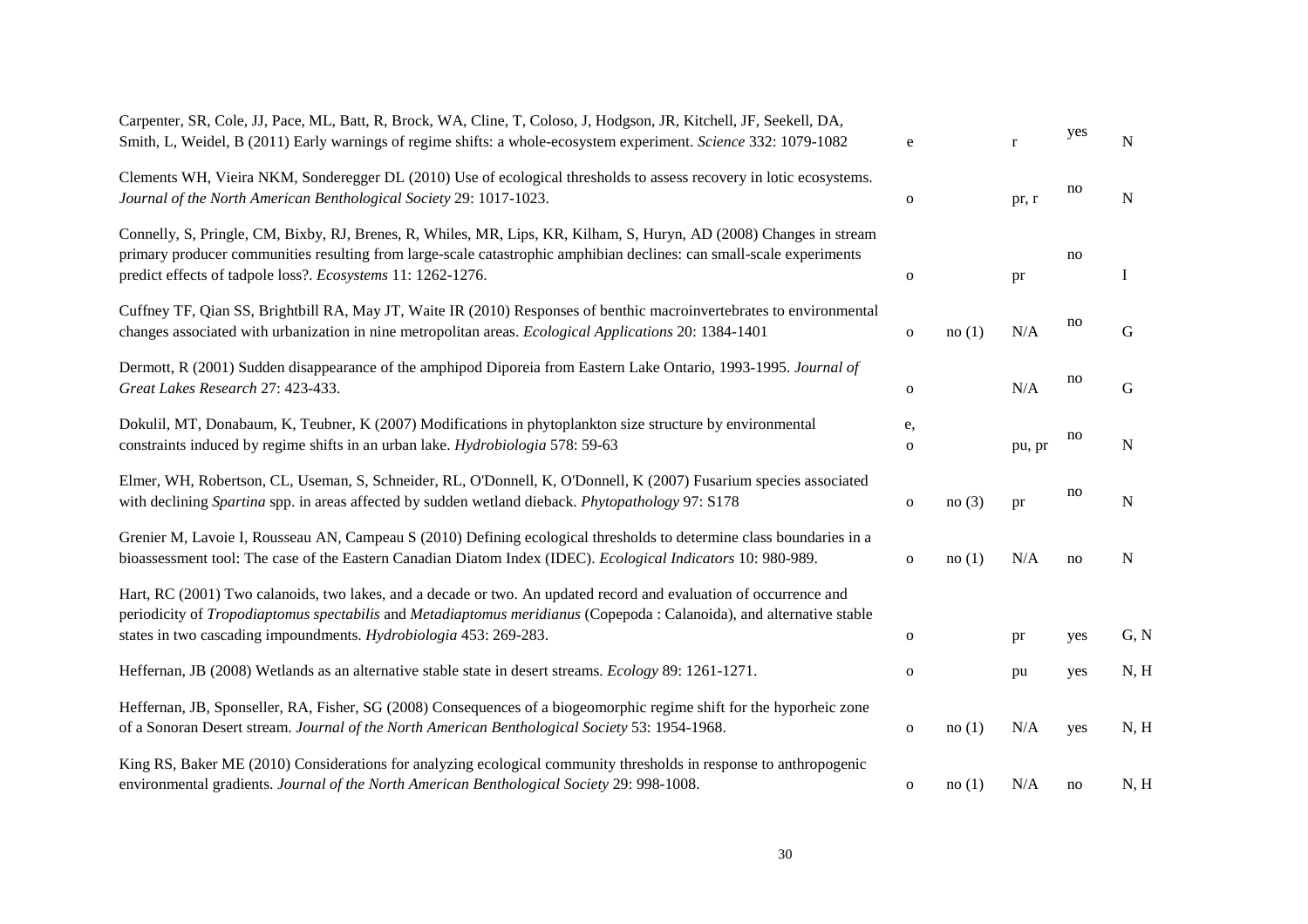| King RS, Baker ME, Kazyak PF, Weller DE (2011) How novel is too novel? Stream community thresholds at<br>exceptionally low levels of catchment urbanization. Ecological Applications 21, 1659-1678.                                                                                                                              | $\mathbf 0$  | no(1) | N/A          | no  | N            |
|----------------------------------------------------------------------------------------------------------------------------------------------------------------------------------------------------------------------------------------------------------------------------------------------------------------------------------|--------------|-------|--------------|-----|--------------|
| Lindig-Cisneros, R, Desmond, J, Boyer, KE, Zedler, JB (2003) Wetland restoration thresholds: Can a degradation<br>transition be reversed with increased effort? Ecological Applications 13: 193-205                                                                                                                              | e            |       | pu           | yes | H, I         |
| Loverde-Oliveira, SM, Huszar, VLM, Mazzeo, N, Scheffer, M (2009) Hydrology-Driven Regime Shifts in a Shallow<br>Tropical Lake. Ecosystems 12: 807-819                                                                                                                                                                            | $\mathbf{o}$ |       | pu           | yes | G            |
| Lowe, EF, Battoe, LE, Coveney, MF, Schelske, CL, Havens, KE, Marzolf, ER, Reddy, KR (2001) The restoration of Lake<br>Apopka in relation to alternative stable states: an alternative view to that of Bachmann et al. (1999) Hydrobiologia 448:<br>$11 - 18.$                                                                    | $\mathbf 0$  |       | r, pu        | yes | N, H         |
| Marin, VH, Tironi, A, Delgado, LE, Contreras, M, Novoa, F, Torres-Gomez, M, Garreaud, R, Vila, I, Serey, I (2009) On<br>the sudden disappearance of Egeria densa from a Ramsar wetland site of Southern Chile: A climatic event trigger model.<br>Ecological Modelling 220: 1752-1763.                                           | ${\bf e}$    |       | pu           | no  | N, H         |
| Nicholls KH (2011) Detection of regime shifts in multi-species communities: the Bay of Quinte phytoplankton example.<br>Methods in Ecology & Evolution 2: 417-426                                                                                                                                                                | $\mathbf 0$  |       | pr           | no  | ${\bf N}$    |
| Nicholls, KH, Hoyle, JA, Johannsson, OE, Dermott, R (2011) A biological regime shift in the Bay of Quinte ecosystem<br>(Lake Ontario) associated with the establishment of invasive dreissenid mussels. Journal of Great Lakes Research 37:<br>310-317                                                                           | ${\bf O}$    |       | pr           | no  | ${\bf N}$    |
| O'Farrell, I, Izaguirre, I, Chaparro, G, Unrein, F, Sinistro, R, Pizarro, H, Rodriguez, P, Pinto, PD, Lombardo, R, Tell, G<br>(2011) Water level as the main driver of the alternation between a free-floating plant and a phytoplankton dominated state:<br>a long-term study in a floodplain lake. Aquatic Science 73: 275-287 | $\mathbf 0$  |       | pr, pu       | no  | G            |
| Padisak, J (1998) Sudden and gradual responses of phytoplankton to global climate change: Case studies from two large,<br>shallow lakes (Balaton, Hungary, and the Neusiedlersee, Austria/Hungary). Management of Lakes and Reservoirs during<br>Global Climate Change 42: 111-125                                               | $\mathbf 0$  |       | pr,<br>pu, r | no  | <b>NV</b>    |
| Peckham, SD, Chipman, JW, Lillesand, TM, Dodson, SI (2006) Alternate stable states and the shape of the lake trophic<br>distribution. Hydrobiologia 571: 401-407                                                                                                                                                                 | ${\bf O}$    |       | N/A          | no  | $\, {\rm H}$ |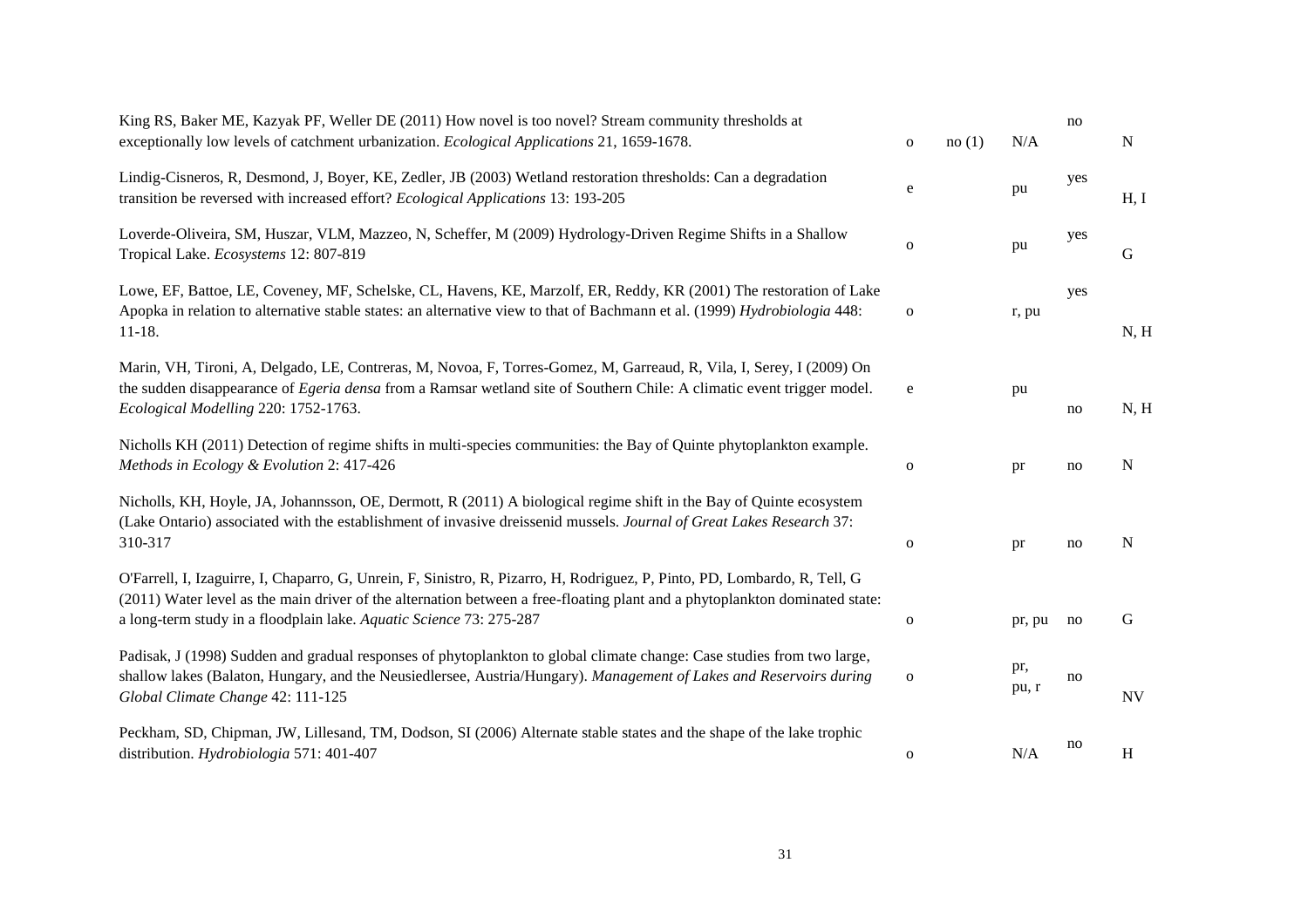| Persson, L, Amundsen, PA, De Roos, AM, Klemetsen, A, Knudsen, R, Primicerio, R (2007) Culling prey promotes<br>predator recovery - Alternative states in a whole-lake experiment. Science 316: 1743-1746                                                                                                                                                         | e            |       | pr          | no  | N    |
|------------------------------------------------------------------------------------------------------------------------------------------------------------------------------------------------------------------------------------------------------------------------------------------------------------------------------------------------------------------|--------------|-------|-------------|-----|------|
| Petty, JT, Fulton, JB, Strager, MP, Merovich, GT, Stiles, JM, Ziemkiewicz, PF (2010) Landscape indicators and thresholds<br>of stream ecological impairment in an intensively mined Appalachian watershed. Journal of the North American<br>Benthological Society 29: 1292-1309                                                                                  | $\mathbf{o}$ | no(1) | N/A         | no  | N    |
| Pillay, D, Branch, GM, Forbes, AT (2008) Habitat change in an estuarine embayment: anthropogenic influences and a<br>regime shift in biotic interactions. Marine Ecology Progress Series 370: 19-31.                                                                                                                                                             | $\mathbf{o}$ | no(1) | N/A         | no  | G    |
| Rip, WJ, Rawee, N, de Jong, A (2006) Alternation between clear, high-vegetation and turbid, low-vegetation states in a<br>shallow lake: the role of birds. Aquatic Botany 85: 184-190                                                                                                                                                                            | $\mathbf{o}$ |       | pr          | yes | H    |
| Robinson, CT, Uehlinger, U(2008) E floods cause ecosystem regime shift in a regulated river. Ecological Applications 18:<br>511-526                                                                                                                                                                                                                              | e            |       | pu          | yes | N    |
| Roelke, DL, Zohary, T, Hambright, KD, Montoya, JV (2007) Alternative states in the phytoplankton of Lake Kinneret,<br>Israel (Sea of Galilee). Freshwater Biology 52: 399-411.                                                                                                                                                                                   | $\mathbf{O}$ |       | pr          | yes | H    |
| Scheffer, M, Straile, D, van Nes, EH, Hosper, H (2001) Climatic warming causes regime shifts in lake food webs.<br>Limnology & Oceanography 46: 1780-1783                                                                                                                                                                                                        | $\mathbf{o}$ |       | $\mathbf r$ | no  | N, H |
| Solheim, AL, Rekolainen, S, Moe, SJ, Carvalho, L, Phillips, G, Ptacnik, R, Penning, WE, Toth, LG, O'Toole, C, Schartau,<br>AKL, Hesthagen, T (2008) Ecological threshold responses in European lakes and their applicability for the Water<br>Framework Directive (WFD) implementation: synthesis of lakes results from the REBECCA project. Aquatic Ecology 42: | $\mathbf 0$  |       |             |     |      |
| 317-334                                                                                                                                                                                                                                                                                                                                                          |              | no(1) | N/A         | no  | N    |
| Tatrai, I, Boros, G, Gyorgy, A, Matyas, K, Korponai, J, Pomogyi, P, Havasi, M, Kucserka, T (2009) Abrupt shift from<br>clear to turbid state in a shallow eutrophic, biomanipulated lake. <i>Hydrobiologia</i> 602: 149-161                                                                                                                                      | $\mathbf 0$  |       | pu          | yes | N    |
| Utz RM, Hildebrand RH & Boward DM (2009) Identifying regional differences in threshold responses of aquatic<br>invertebrates to land cover gradients. Ecological Indicators 9: 556-567.                                                                                                                                                                          | $\mathbf{o}$ | no(1) | N/A         | no  | G    |
| van Riper, C, Paxton, KL, O'Brien, C, Shafroth, PB, McGrath, LJ (2008) Rethinking avian response to Tamarix on the<br>lower Colorado River: A threshold hypothesis. Restoration Ecology 16: 155-167                                                                                                                                                              | $\mathbf{O}$ | no(1) | N/A         | no  | N    |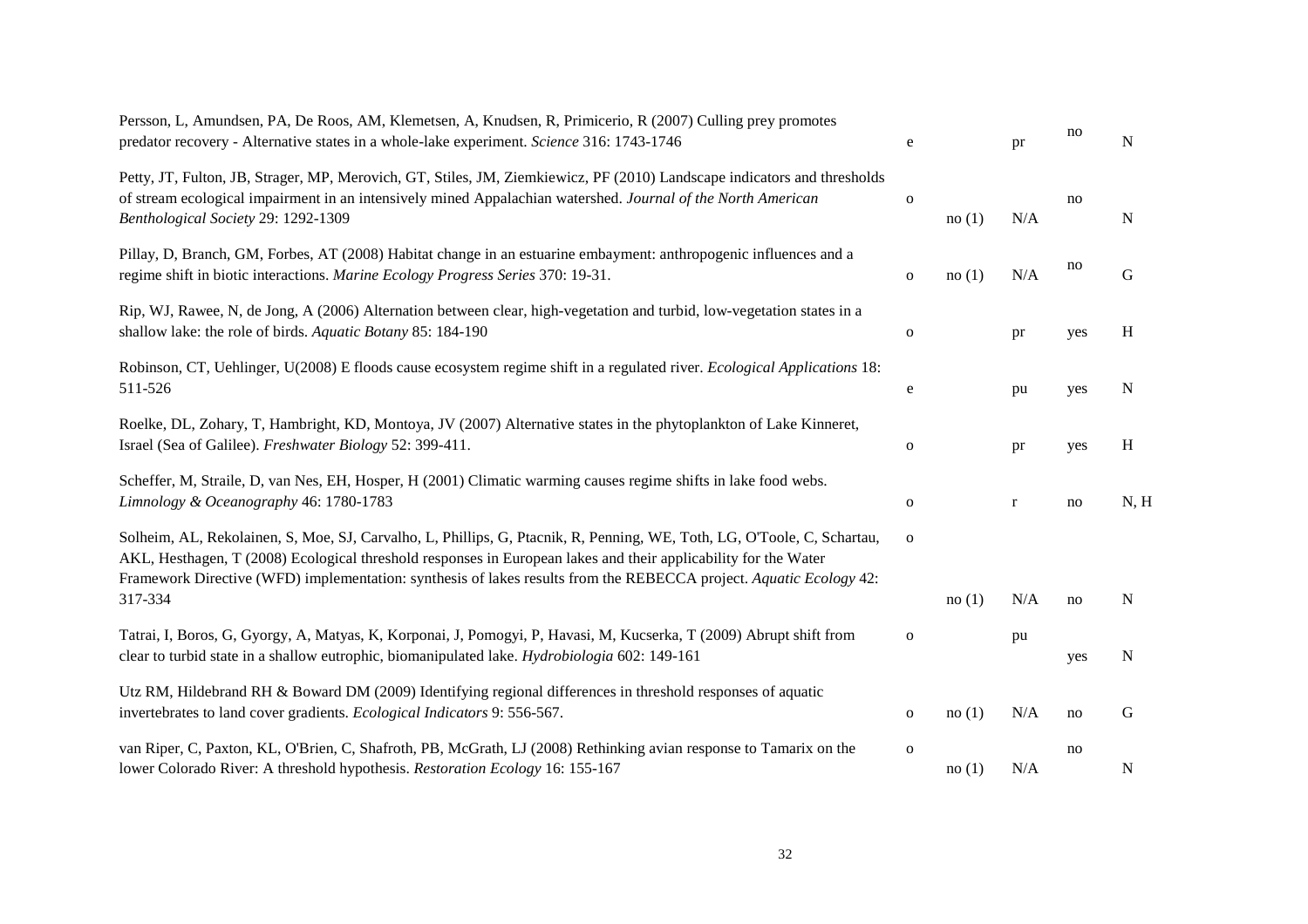| Vaughn, CC (1997) Catastrophic decline of the mussel fauna of the Blue River, Oklahoma. Southwestern Naturalist 42:<br>333-336                                                                                                            | $\mathbf{O}$ |       | pr           | no  | G           |
|-------------------------------------------------------------------------------------------------------------------------------------------------------------------------------------------------------------------------------------------|--------------|-------|--------------|-----|-------------|
| Wang, YC, Wang, Z, Chang, FY, Li, YH, Su, YP, Lu, LL, Shen, YW, Li, GB, Li, DH, Liu, YD (2009) Experiments on<br>aquatic ecosystem regime shift in enclosures near Lake Dianchi, China. Fresenius Environmental Bulletin 18: 294-303      | ${\bf e}$    | no(2) | pr           | no  | N, H        |
| Wang, YC, Wang, ZC, Wu, WJ, Hu, MM, Wang, Z, Xu, AH, Li, GB, Liu, YD (2010) Seasonal regime shift of an<br>alternative-state Lake Xingyun, China. Fresenius Environmental Bulletin 19: 1474-1485                                          | $\mathbf 0$  |       | N/A          |     | <b>NV</b>   |
| Waters, MN, Piehler, MF, Smoak, JM, Martens, CS (2010) The development and persistence of alternative ecosystem<br>states in a large, shallow lake. Freshwater Biology 55: 1249-1261                                                      | $\mathbf{O}$ | no(1) | N/A          |     | $\mathbf N$ |
| Welsh, HH, Hodgson, GR (2008) Amphibians as metrics of critical biological thresholds in forested headwater streams of<br>the Pacific Northwest, USA. Freshwater Biology 53: 1470-1488                                                    | $\mathbf 0$  | no(1) | N/A          | no  | N           |
| Zambrano, L, Hinojosa, D (1999) Direct and indirect effects of carp (Cyprinus carpio) on macrophytes and benthic<br>communities in shallow ponds in central Mexico. Hydrobiologia 408/409: 131-138                                        | ${\bf e}$    | no(1) | N/A          | no  | N, H        |
| Zambrano, L., Perrow, M. R., Macias-Garcia, C. and Aguirre-Hidalgo, V. (1999) Impact of introduced carp (Cyprinus<br>carpio) in subtropical shallow pond in central Mexico. Journal of Aquatic Systems Stress Recovery 6: 281-288         | e            | no(2) | $\mathbf{r}$ | no  | N           |
| Zampella, RA, Bunnell, JF, Laidig, KJ, Procopio, NA (2010) Aquatic degradation in shallow coastal plain lakes: Gradients<br>or thresholds? Ecological Indicators 10: 303-310                                                              | $\mathbf 0$  | no(1) | N/A          | no  | G           |
| Zhang, SY, Liu, AF, Ma, JM, Zhou, QH, Xu, D, Cheng, SP, Zhao, QA, Wu, ZB (2010) Changes in physicochemical and<br>biological factors during regime shifts in a restoration demonstration of macrophytes in a small hypereutrophic Chinese | e            | no(2) | pr           |     |             |
| lake. Ecological Engineering 36: 1611-1619                                                                                                                                                                                                |              |       |              | yes | N, H        |
| Zimmer, KD, Hanson, MA, Herwig, BR, Konsti, ML (2009) Thresholds and stability of alternative regimes in shallow<br>Prairie-Parkland Lakes of Central North America. Ecosystems 12: 843-852                                               | $\mathbf 0$  | no(1) | N/A          | no  | N           |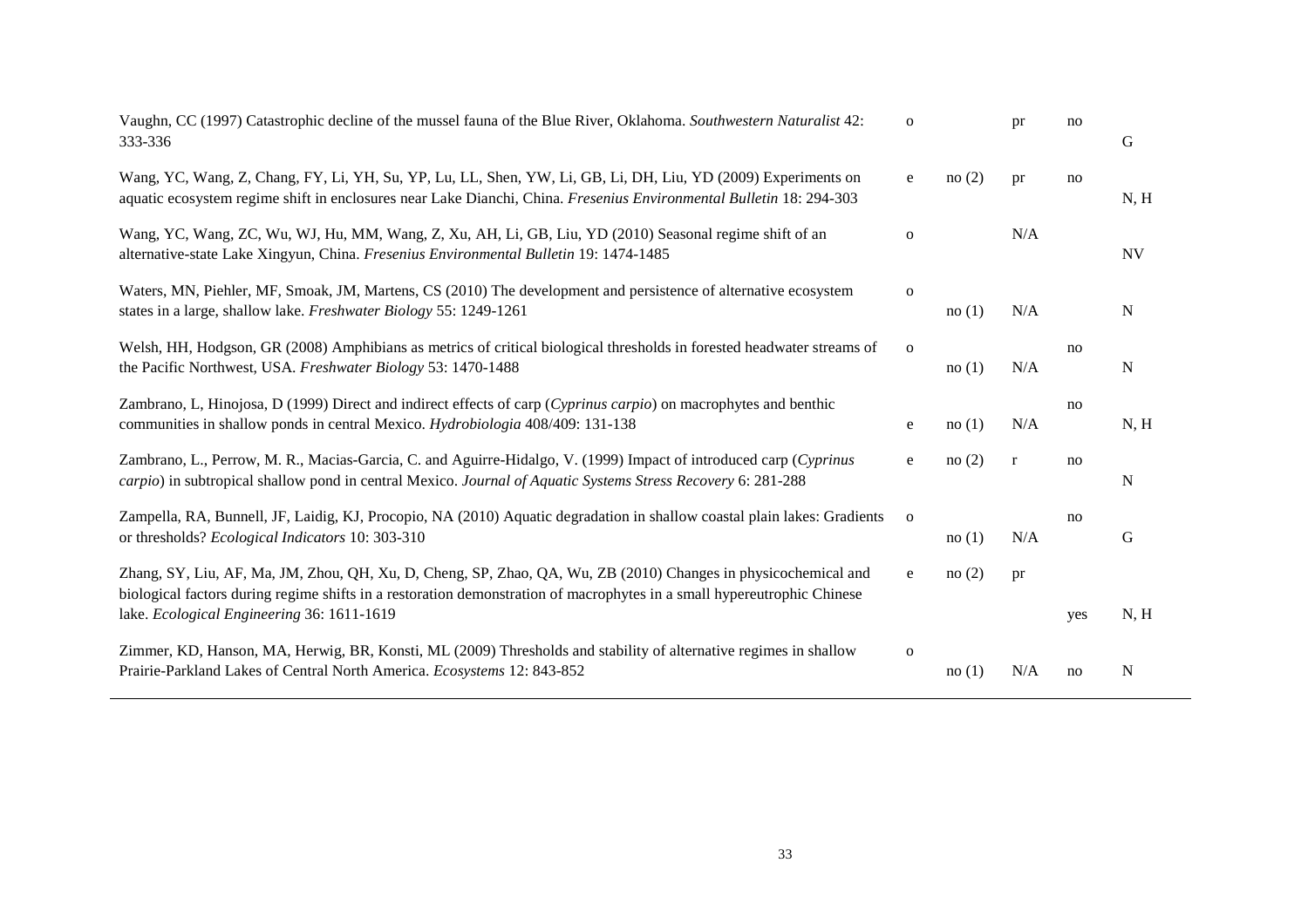Supplementary material S2. Number of shortlisted papers by continent and countries represented

| <b>Continent</b> | $#$ of papers | <b>Countries represented</b>                           |
|------------------|---------------|--------------------------------------------------------|
| Africa           |               | South Africa                                           |
| Asia             |               | China                                                  |
| Europe           | 10            | Austria, Belgium, Finland, France, Hungary, Ireland,   |
|                  |               | Israel, Italy, Latvia, Lithuania, Netherlands, Norway, |
|                  |               | Poland, Romania, Sweden, Switzerland, UK               |
| North America    | 32            | Canada, Mexico, Panama, USA                            |
| South America    |               | Argentina, Brazil, Chile                               |

Supplementary material S3. Number of shortlisted papers by climate zones and type of freshwater ecosystem (N.B. total is greater than 50 since several papers consider more than one ecosystem type)

| <b>Climate zone</b> | <b>Ecosystem type</b> |             |            |           |  |  |  |
|---------------------|-----------------------|-------------|------------|-----------|--|--|--|
|                     | lakes and             | rivers $\&$ | riparian/  | other     |  |  |  |
|                     | ponds                 | streams     | floodplain | wetlands* |  |  |  |
| Arid & semi-arid    |                       |             |            |           |  |  |  |
| Continental         |                       |             |            |           |  |  |  |
| Sub-arctic          |                       |             |            |           |  |  |  |
| Subtropical         |                       |             |            |           |  |  |  |
| Temperate           |                       |             |            |           |  |  |  |
| Tropical            |                       |             |            |           |  |  |  |

\* included intertidal wetlands, marshes and estuarine lagoons

Supplementary material S4. Number of shortlisted papers considering ecological responses of major freshwater taxa (N.B. total is greater than 50 since several papers consider more than one taxa)

| Taxa               | $#$ of papers |
|--------------------|---------------|
| Amphibians         |               |
| <b>Birds</b>       |               |
| Fish               | Q             |
| Macroinvertebrates | 18            |
| Macrophytes        | 18            |
| Phytoplankton      | 15            |
| Primary producers* | 8             |
| Zooplankton        |               |
|                    |               |

\* typically Chl a